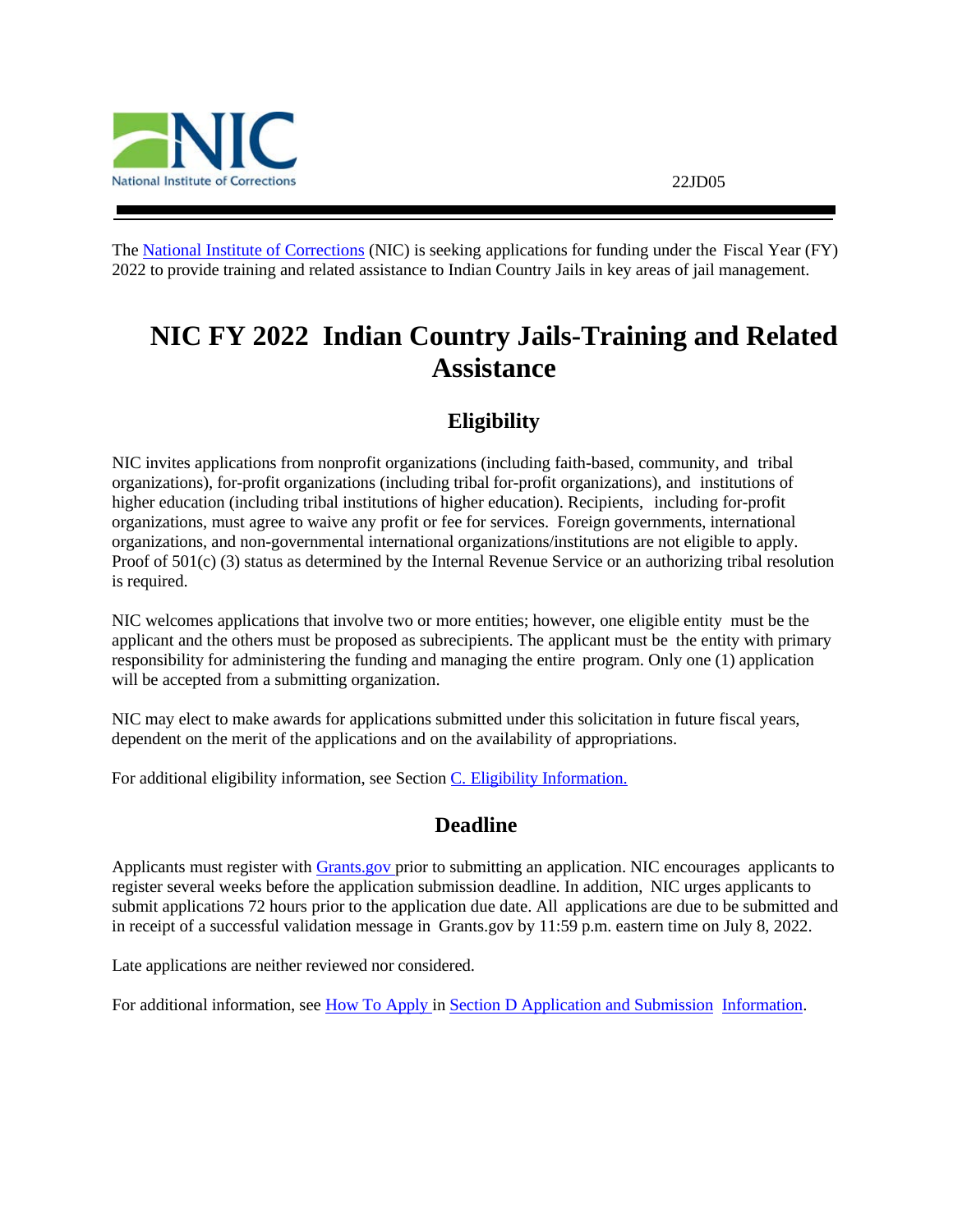# **Contact Information**

<span id="page-1-0"></span>For programmatic questions concerning this solicitation contact Mike Jackson, Correctional Program Specialist, National Institute of Corrections [mpjackson@bop.gov.](mailto:mpjackson@bop.gov) Responses to programmatic questions will be posted on NIC's website for public review. The website will be updated regularly and postings will remain on the website until the closing date of this solicitation.

For technical assistance with submitting an application, contact the Grants.gov Customer Support Hotline at 800-518-4726 or 606-545-5035, or via e-mail to [support@grants.gov.](mailto:support@grants.gov) Hotline hours of operation are 24 hours a day, 7 days a week, except federal holidays.

Applicants who experience unforeseen Grants.gov technical issues beyond their control that prevent them from submitting their application by the deadline must e-mail the NIC at [BOP-NIC/General@bop.gov](mailto:BOP-NIC/General@bop.gov)  within 24 hours after the application deadline and request approval to submit their application. Additional information on reporting technical issues is found under "Experiencing Unforeseen Grants.gov Technical Issues" in the How To [Apply s](#page-23-0)ection.

> Grants.gov number assigned to this announcement: 22JD05 Release date: May 9, 2022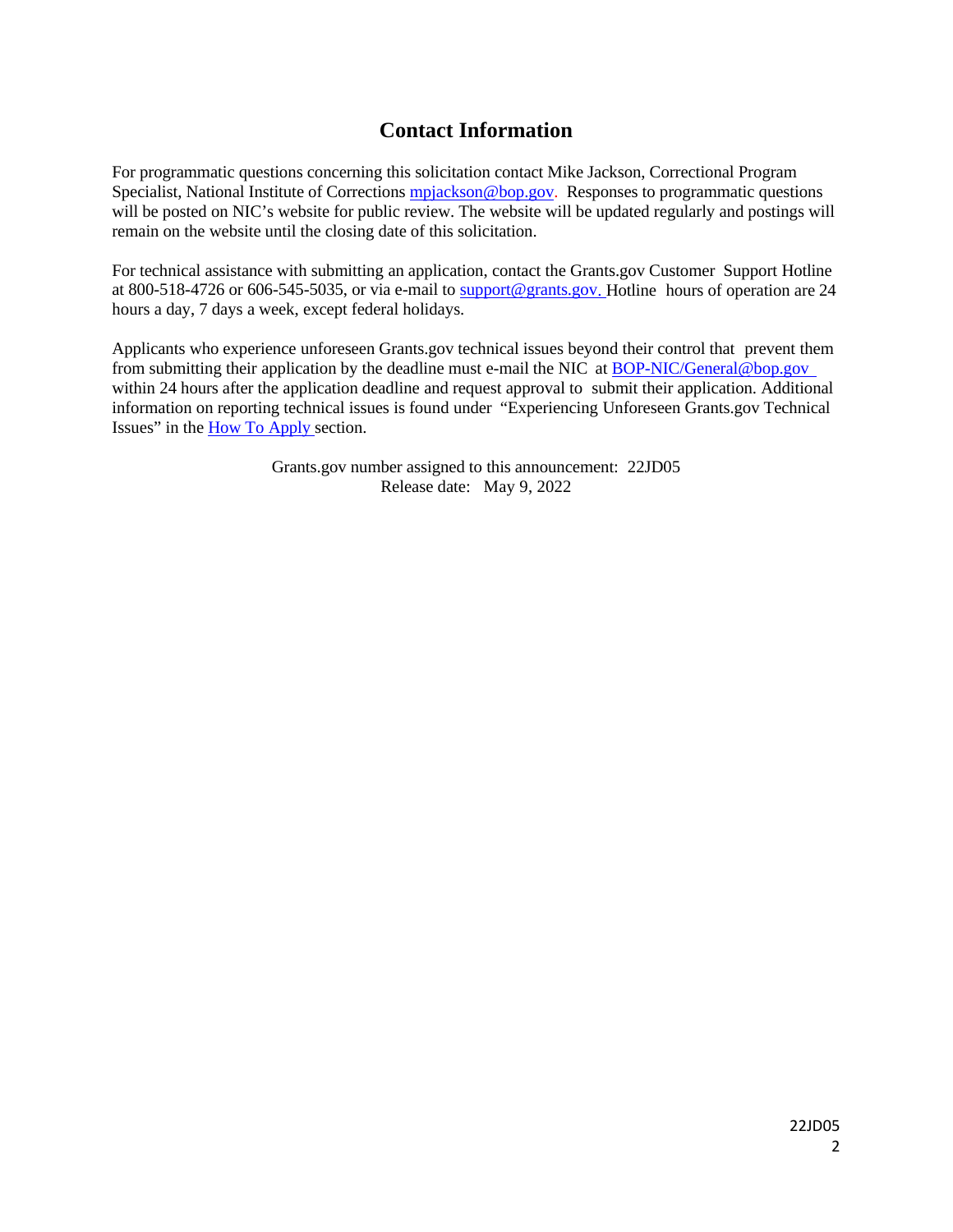# **Contents**

| 22JD05 |  |
|--------|--|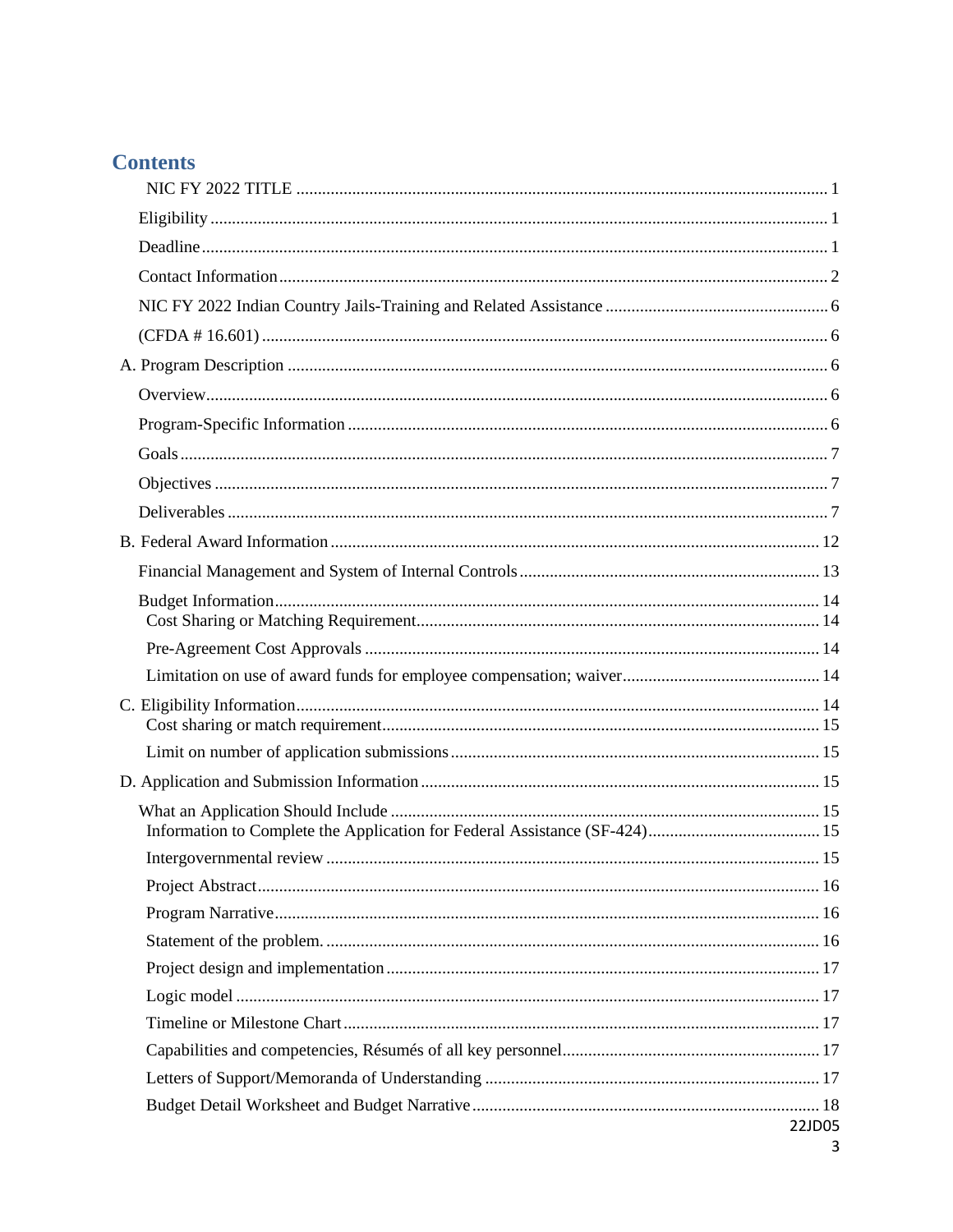| Acquire or maintain registration with the System for Award Management (SAM) 25        |  |
|---------------------------------------------------------------------------------------|--|
| Acquire an Authorized Organization Representative (AOR) and a Grants.gov username and |  |
|                                                                                       |  |
|                                                                                       |  |
|                                                                                       |  |
|                                                                                       |  |
|                                                                                       |  |
|                                                                                       |  |
| Е.                                                                                    |  |
|                                                                                       |  |
|                                                                                       |  |
|                                                                                       |  |
|                                                                                       |  |
| F.                                                                                    |  |
|                                                                                       |  |
|                                                                                       |  |
|                                                                                       |  |
|                                                                                       |  |
| G.                                                                                    |  |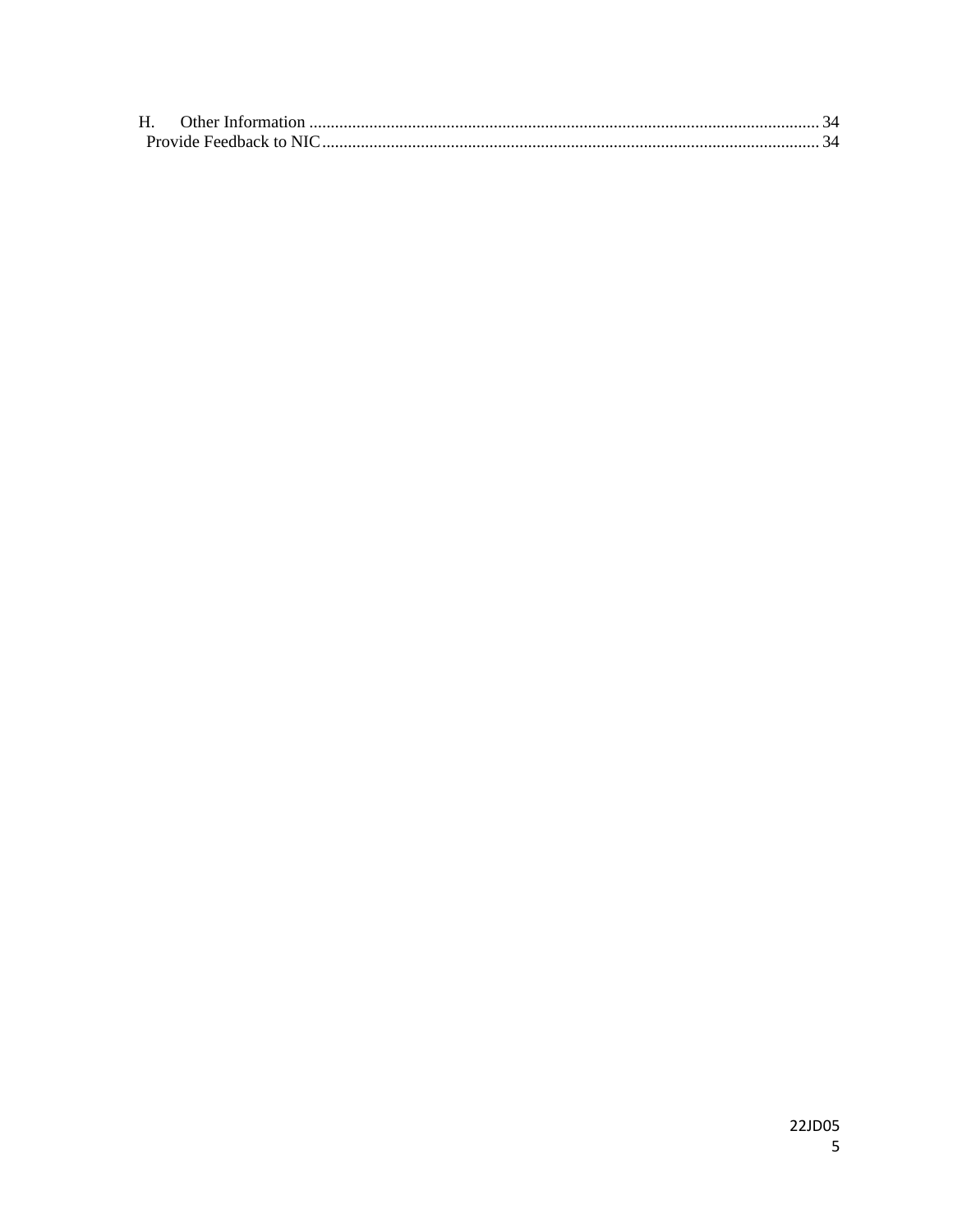# <span id="page-5-0"></span>**NIC FY 2022 Indian Country Jails-Training and Related Assistance (CFDA # 16.601)**

# <span id="page-5-2"></span><span id="page-5-1"></span>**A. Program Description**

## **Overview**

<span id="page-5-3"></span>The jail is a key component of the tribal justice system. Tribal courts, probation, and law enforcement all intersect in scope and mission with Indian Country jails. Given the public service nature, and importance of Indian Country jails, it is essential to recognize them as part of the community. As such, jails play an integral part in public safety, re-entry, reunification, and reducing recidivism.

Jails are a complex ecosystem with a variety of challenges. Jail Administrators, correctional staff, tribal leadership, and the Bureau of Indian Affairs (BIA) correctional staff must have knowledge and skills in a wide array of areas to effectively manage and operate a jail in Indian Country. Staffing, health care, budgeting, adequate funding and resources, recruitment, hiring, and retention, aging facilities, jail planning, managing inmate behavior and special populations, appropriate staff training, and a host of other items are all relevant issues for Indian Country jails.

Both tribes and the BIA have responsibility in the administration and operation of jails in Indian Country. An overarching mission of safe, secure, and humane facilities guide their work. Additionally, many jails include components of rehabilitation, culturally relevant environments, respect, and dignity. To realize its role, the jail must focus on effective operations and ingrain sound practices and procedures throughout the agency.

Statutory Authority: Public Law 93-415

## **Program-Specific Information**

<span id="page-5-4"></span>This cooperative agreement provides direct services to Indian Country jails using established NIC curricula. Tribal and BIA jails will be considered equally and will require the successful applicant to coordinate services appropriately with representatives from each.

The three (3) training curricula relevant to this solicitation are listed below along with a brief description and program goals. Full curricula packages, to include training aids, will be released upon award.

## **Team Building for Effective Jail Management**

Tribal and/or BIA Detention Programs must be operated in a safe, secure, humane, and legal manner. Collaboration and teamwork among key staff are vital to effective and successful jail operations. This three-day (3) training program is designed to:

- Educate participants about the role of the jail, its operations, and resource needs.
- Recognize potential consequences for not working together to address jail issues.
- Help team members better understand the characteristics of an effective jail and each other's responsibilities and challenges in operating an effective jail.
- Build collaboration among jurisdictional team members in addressing jail issues.
- Improve the coordination of the jail with other justice and human service agencies, making the most efficient use of available resources.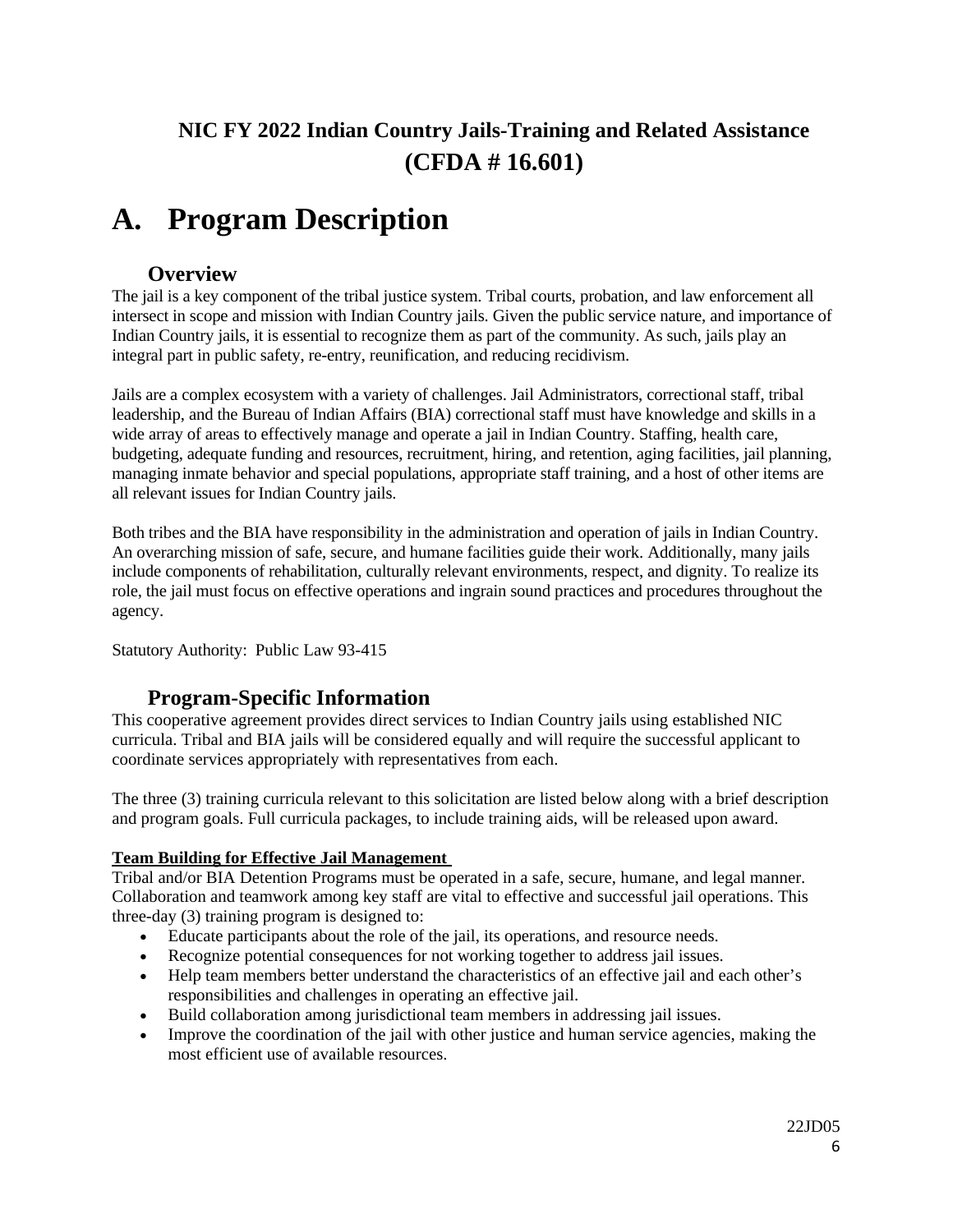## **BIA Detention Guidelines: Assessing, Achieving, and Sustaining Compliance**

This three-day (3) workshop will help participants understand the importance of achieving compliance with the BIA Detention Guidelines. Participants will learn how to interpret the content of the guidelines, achieve, and demonstrate compliance. Assessment tools and techniques will be explored, providing the foundation for determining the level of compliance in a range of jail settings. In teams, participants will plan and conduct elements of an audit of an Indian Country Detention Facility. Findings will be critiqued by the group and questions will be answered. Teams will then develop plans to achieve full compliance, including a corrective action plan. This training program is designed to help participants:

- Understand BIA Detention Guidelines: content and purpose
- Learn steps to take to prepare for and conduct a facility audit
- Know how to determine compliance and to identify deficiencies
- Plan and conduct an audit
- Develop and present a compliance plan in a written report
- Learn how to serve as a resource to help facilities achieve and sustain compliance

## **Indian Country Jail Administration**

In this training program, participants will gain a basic understanding of the elements of effective jail operations and their role in establishing and maintaining effective operations in the facilities they administer. This five (5) day training program is designed to help participants:

- Develop partnerships and positive working relationships with external stakeholders
- Use administrative tools to establish, manage, and assess the overall effectiveness of sound and defensible operational practices
- Enhance the safe, secure, humane, and legal operation of the jail through the implementation of effective risk management practices
- Seek out and make effective use of both fiscal and non-fiscal resources to fulfill the jail's mission and goals
- Establish a competent and capable workforce and optimize their performance
- Establish a plan to effectively manage inmate behavior

## <span id="page-6-0"></span>**Goals**

The goal of this cooperative agreement is to advance public safety by providing training and related assistance to Indian Country jails in key areas of operations and management.

## <span id="page-6-1"></span>**Objectives**

- 1. Deliver three (3) training programs for Indian Country jails.
- **2. Provide related assistance in support of selected training programs.**

## **Deliverables**

<span id="page-6-2"></span>In addition to the strategy and content of the program design, the successful applicant must complete the following deliverables during the project period. The program narrative should reflect how the applicant will accomplish these activities.

• Participate in an initial virtual meeting with the NIC program manager to discuss the cooperative agreement, scope of work, and all related aspects of the cooperative agreement within ten (10) days of award.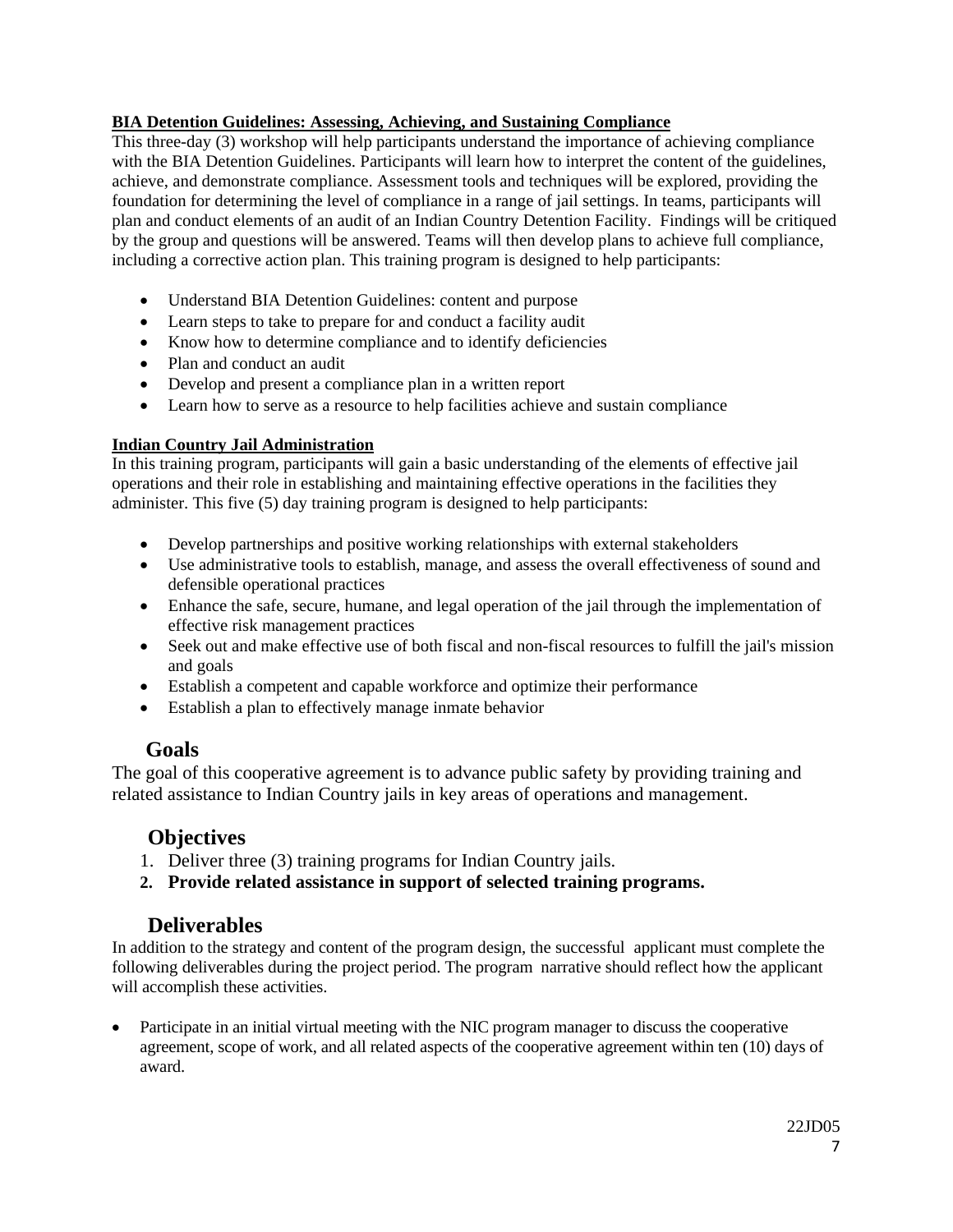- Facilitate a virtual planning meeting within forty-five (45) days of award to *tentatively* determine (1) the specific trainings to be offered (2) the location of each training (3) tentative dates for each training (4) trainers for each training program and (5) potential related services. At a minimum, the Project Director must attend this meeting with the Program Manager.
	- Submit a summary report detailing the finalized work plan.
- Training and related assistance
	- Coordinate and deliver training for Indian Country jails using one or more of the following programs:
		- o Jail Administration—Indian Country (5-day program)
		- o Team Building for Effective Jail Operations (3-day program)
		- o BIA Detention Guidelines: Assessing, Achieving, and Sustaining Compliance (3-day program)
			- Requires an Indian Country jail facility to conduct the practical application portion of the training.
	- Contract and compensate a minimum of two (2) technical resource providers (TRPs) to provide training and related assistance under the cooperative agreement. At a minimum, the TRPs will:
		- o Prepare for the training programs: TRPs will review the agenda and program overview; review the lesson plans and training materials; and confer with the NIC Program Manager and/or Project Director about program content, format, and logistics.
		- o Facilitate training in accordance with the course agenda and lesson plans in time frames and content as well as instructions from the NIC Program Manager and/or Project Director.
		- o Provide related assistance in the form of coaching, follow-up, evaluation, and/or other means as determined by the Program Manager and Project Director.
		- o Provide written documentation to the Project Director for the final report.
	- Coordinate all training logistics such as communication with the agency point of contact, dates, location, and registration.
	- Prepare, print, and ship all training materials such as manuals, posters, handouts, agendas, and certificates for each training program to the training location.
	- Attend training (Project Director) events unless otherwise approved by NIC Program Manager.
	- Conduct post-training evaluations.
	- Coordinate a debrief session with the jurisdiction following each training program.
	- Determine appropriate means of related assistance for each training program based on participant and / or jurisdictional need, and program content. Possible types of related assistance are listed below. At a minimum, evaluation with compiled feedback is an expected deliverable for each training program.
		- o Coaching
		- o Follow-up calls, meetings, etc…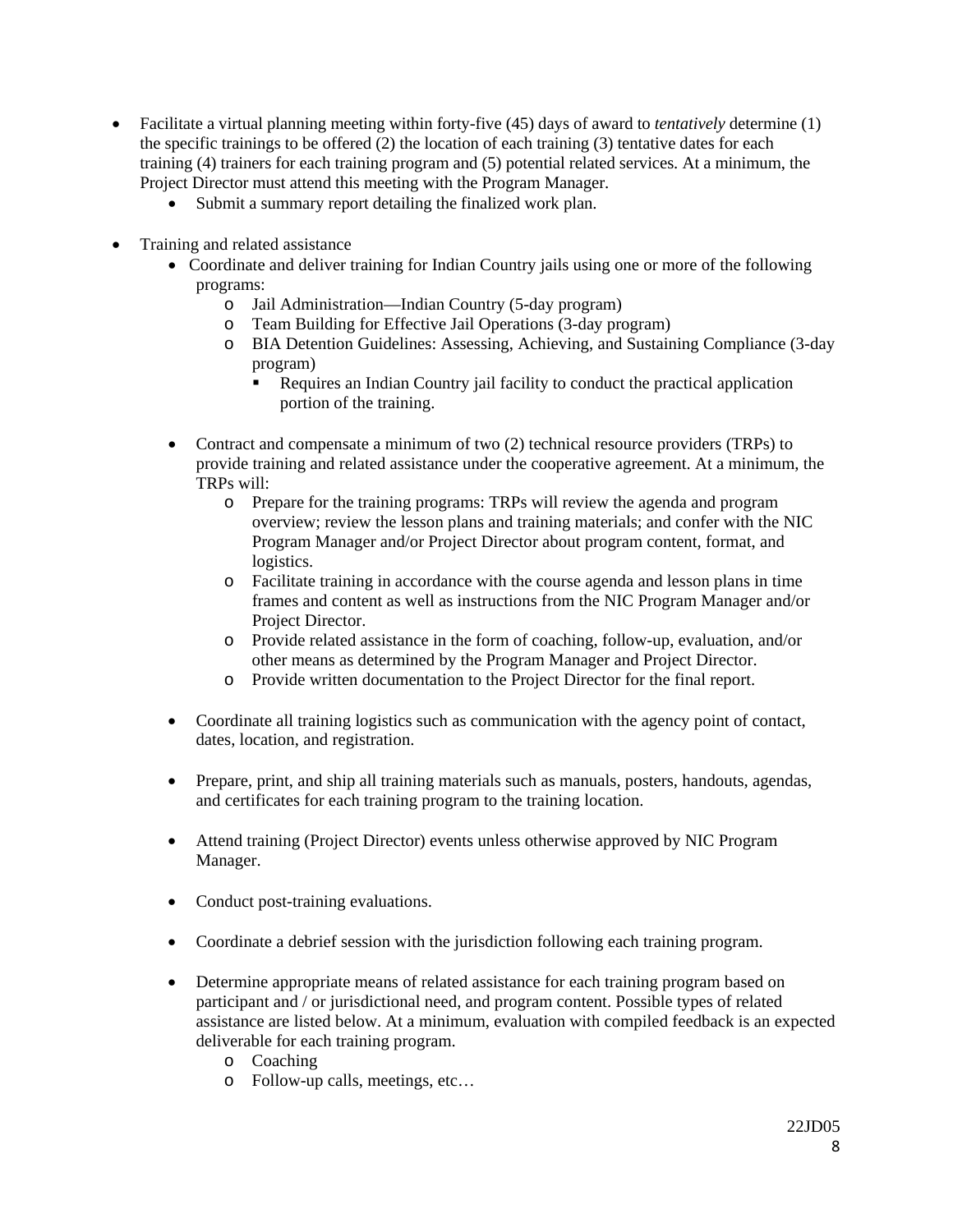- o Evaluation (required)
- o Other (Additional innovative ideas are encouraged by the applicant).
- Complete a final training report upon completion of each training program.
- Contract and compensate technical resource providers (TRPs) to provide services under the cooperative agreement.
- Meet all fiscal and reporting requirements for the cooperative agreement to include a final project report.

Facilitate all administrative tasks associated with this cooperative including, but not limited to:

- managing TRP contracts.
- managing and paying all fees and expenses associated with this cooperative agreement.
- general administrative duties.

**Award Conditions.** The successful applicant will:

- articulate a clear understanding of and experience in correctional culture, operations, and environments for Indian Country jails.
- convey a distinct comprehension of jail management and operations.
- demonstrate proven expertise and experience in adult learning and performance; training facilitation; classroom facilitation; project management; and executive forum debriefs.
- demonstrate substantial capacity to provide training using adult learning principles, adhering to an established curriculum and time line, and facilitating program administration duties.
- exhibit written communication competencies in the form of reports, published works, lesson plans, and/ or articles submitted to professional publications.
- demonstrate proven experience in developing and conducting course and impact evaluations.
- demonstrate proven experience in collecting and analyzing data.
- exhibit proven experience in effective project management with successful completion of project deliverables.

#### **Specific Requirements**

- Awardee shall actively work with the NIC program managers to determine the suitability of Technical Resource Providers. **Final determination rests with NIC program manager.** 
	- o Project Director must:
		- have significant experience (e.g., 10 or more years' experience) at an senior or executive level position
		- have significant expertise and experience (five or more years' experience) in working with Indian Country jails / corrections
		- have significant expertise and experience (e.g., ten years' experience) in project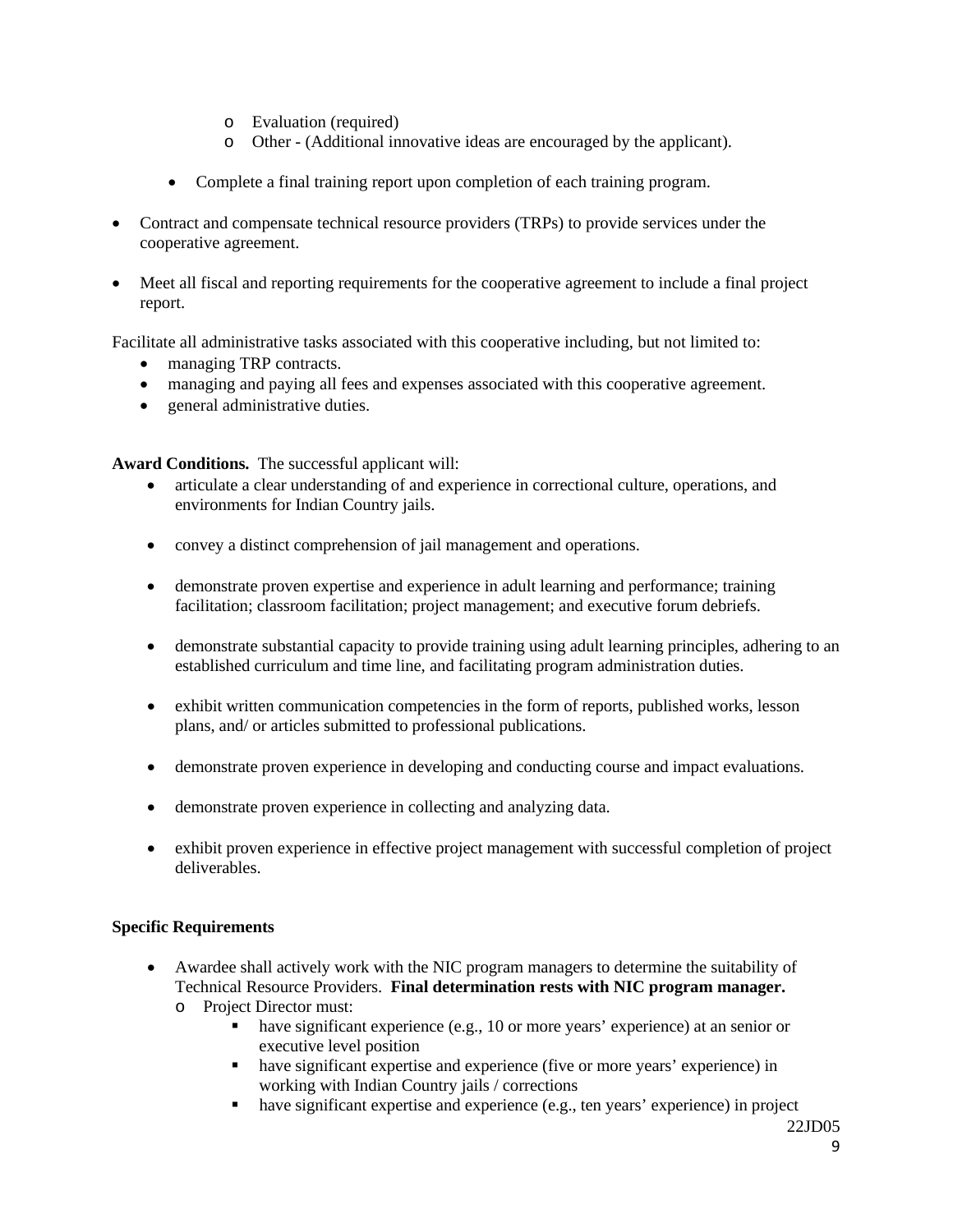management with successful deliverables and completion of projects

- have significant experience in facilitating executive-level meetings and adult instructional learning and facilitating training programs of twenty (20) or more people
- submit a resume and bio detailing experience and qualifications
- submit a sample report, article, or published work demonstrating written communication skills
- o Technical Resource Providers must:
	- have significant experience (e.g., 10 or more years' experience) at an senior level position (e.g. sheriff, director, warden, superintendent, jail administrator, assistant jail administrator, etc.…) in a county, tribal, or BIA jail facility
	- have proven experience in adult learning and performance, classroom facilitation, and executive forum debriefs for groups of twenty (20) or more
	- have demonstrated experience in operationalizing the American Correctional Association's Core Jail Standards, BIA Detention Guidelines, or both.
	- have demonstrated experience in jail auditing, team building, and jail administration.
	- submit a resume and bio detailing experience and qualifications
	- submit a statement of availability and interest to participate
- Awardee is responsible for all team member expenses and fees to include all aspects of engagement and work in this cooperative agreement.
- Awardee shall print and distribute instructor manuals, participant manuals, and associated materials for all training events to include copies for the NIC Program Manager.
- Awardee shall, throughout the award period, maintain regular, routine contact with NIC program manager regarding programmatic and deliverable progress. This includes, but is not limited to:
	- o Schedule and conduct at least monthly telephone updates, providing NIC program manager with information about deliverable status, challenges, areas where assistance is required, etc. A summary email detailing the key areas discussed during the telephone update will also be sent to the program managers by the project director.
	- o Provide quarterly progress reports in adherence to written requirements and prescribed schedule outlined in the award documents.
	- o Submit end of program reports for each training
	- o Submit a final project report at the conclusion of the cooperative agreement
- Awardee shall provide appropriate documentation and reports of meeting (e.g. planning sessions, training programs, etc.) outcomes to the NIC program manager. A final close-out report for the cooperative agreement is also required.
- Awardee will ensure that all electronic deliverables are compatible with NIC's systems.

Applications must include in Program Narrative and Budget Narrative the incorporation of products delivered meet Plain Language and 508 Standards.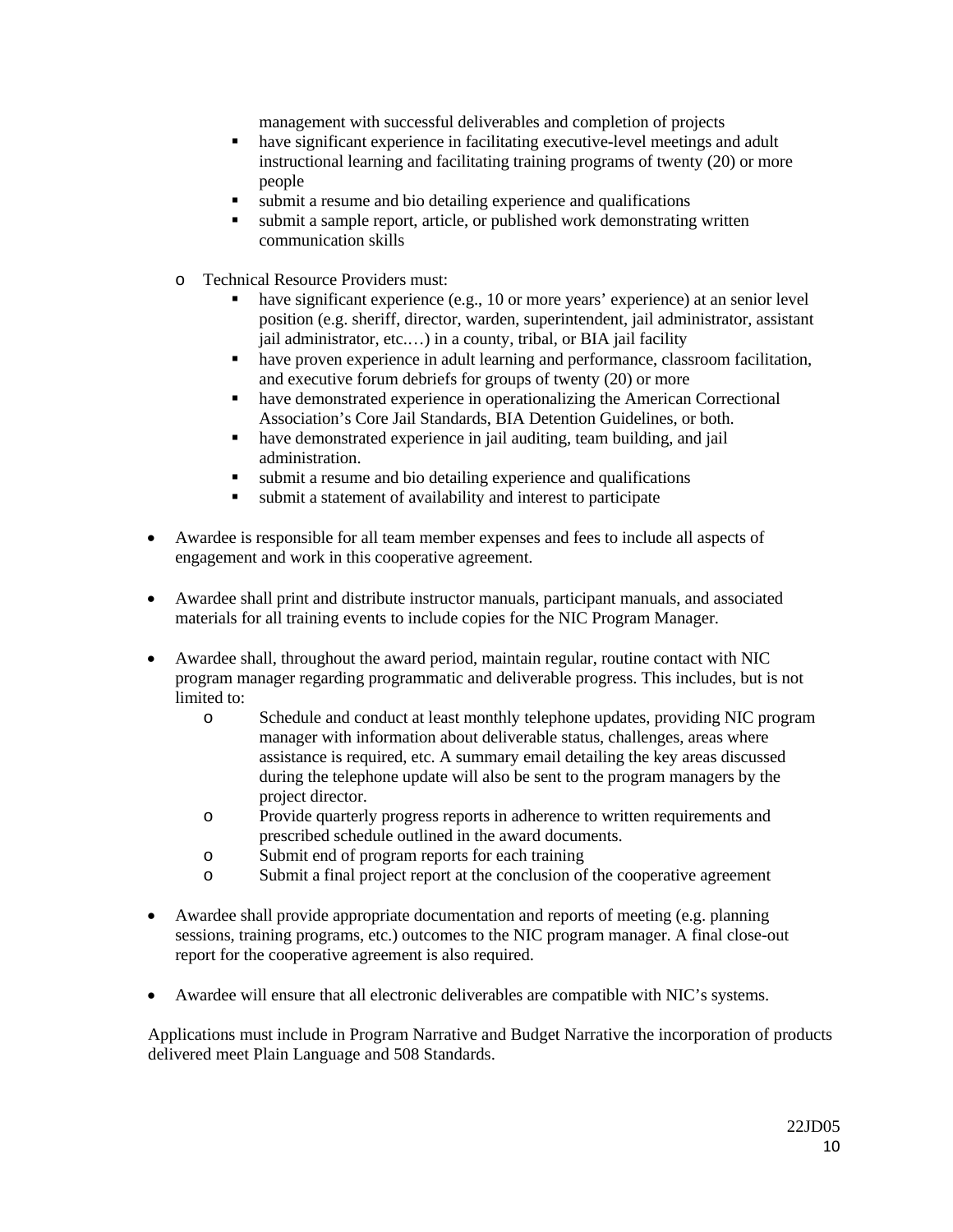# **NIC Staff Responsibilities**

Cooperative Agreements require significant staff involvement excluding the basic monitoring of the project, progress, deliverables and reports.

## **Significant staff involvement for this project may include:**

- Approving subject matter experts, technical resource providers, and / or project team members
- Approving training locations, participants, and dates
- Working collaboratively on all deliverables

In addition to the strategy and content of the program design, the successful applicant must complete the deliverables specified in the statement of work and program description during the project period. The program narrative should reflect how the applicant will accomplish these activities.

Before approving a deliverable, NIC reserves the right to test the deliverable against the applicant's Section 508 claims. If NIC determines that the applicant's claims were false and at higher level of conformance than what was actually received, NIC may, at its option, reject the deliverable and require the applicant to remediate the deliverable to align with the applicant's stated Section 508 conformance claims before its approval.

Additionally before approving a deliverable, NIC reserves the right to review the applicant's deliverables for conformance to federal plain writing guidelines and NIC Guidelines for Preparing and Submitting Manuscripts for Publication. If NIC determines that the applicant's deliverables do not meet all applicable guidelines, NIC may, at its option, reject the deliverable and require the applicant to remediate the deliverable align with those guidelines.

## **Evidence-Based Programs or Practices**.

NIC strongly emphasizes the use of data and evidence in policy making and program development.

- improving the quantity and quality of evidence NIC generates;
- integrating evidence into program, practice, and policy decisions within NIC and the field; and
- improving the translation of evidence into practice.

NIC considers programs and practices to be evidence-based when their effectiveness has been demonstrated by causal evidence, generally obtained through one or more outcome evaluations. Causal evidence documents a relationship between an activity or intervention (including technology) and its intended outcome, including measuring the direction and size of a change, and the extent to which a change may be attributed to the activity or intervention. Causal evidence depends on the use of scientific methods to rule out, to the extent possible, alternative explanations for the documented change. The strength of causal evidence, based on the factors described above, will influence the degree to which NIC considers a program or practice to be evidence-based.

## **Accessibility Requirements**

Section 508 of the Rehabilitation Act, as amended by the Workforce Investment Act of 1998 (P.L. 105- 220) requires that when federal agencies develop, buy, maintain, or use information and communication technology (ICT), it shall be accessible to people with disabilities. Federal employees and members of the public who have disabilities must have access to and use of information and data comparable to employees and members of the public without disabilities.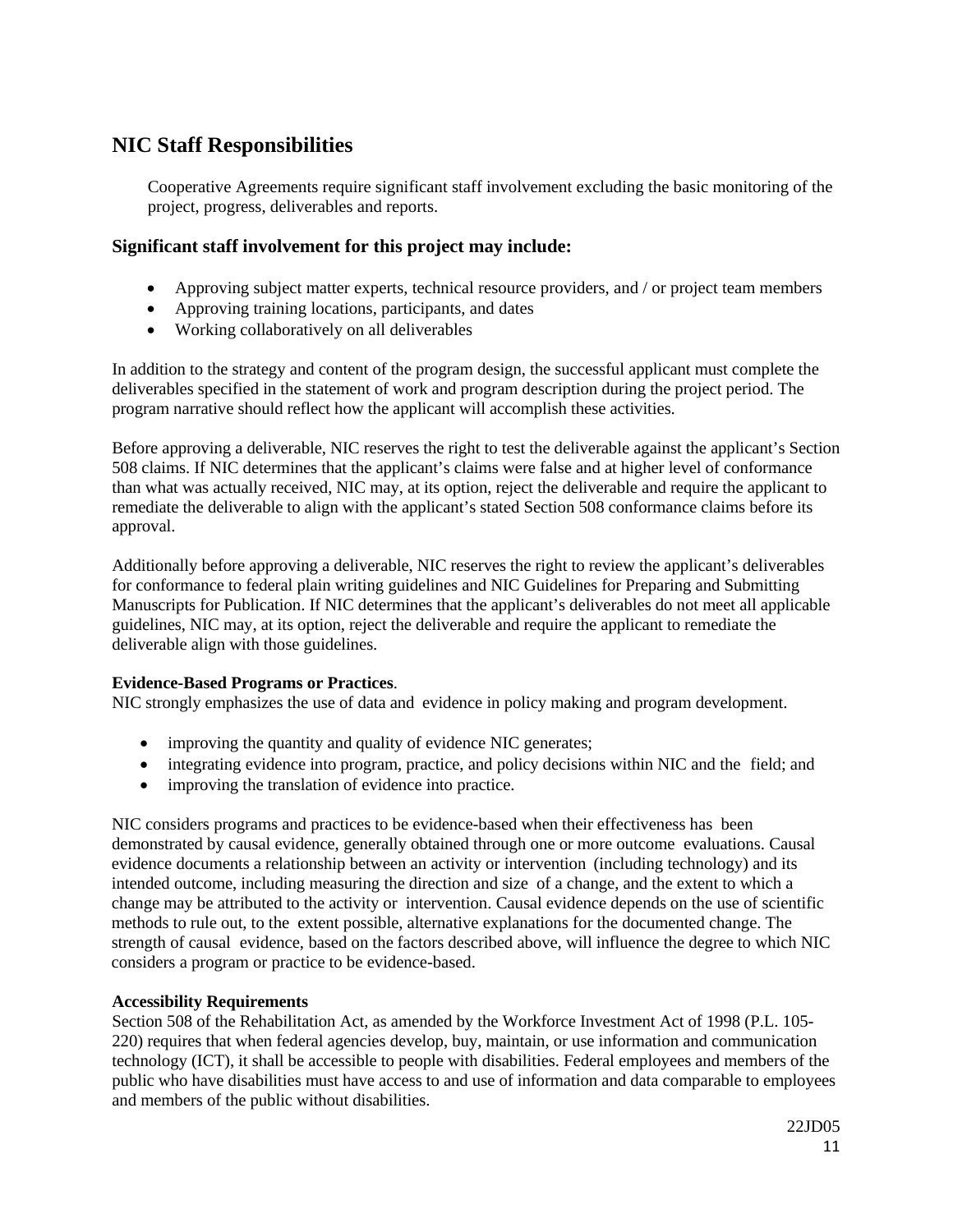Deliverables submitted as part of this project must conform to the Revised Section 508 Standards (see 36 C.F.R. § 1194.1 & Apps. A, C & D), which are available online at

[https://www.govinfo.gov/content/pkg/CFR-2017-title36-vol3/xml/CFR-2017-title36-vol3-part1194.xml.](https://www.govinfo.gov/content/pkg/CFR-2017-title36-vol3/xml/CFR-2017-title36-vol3-part1194.xml) All functional performance criteria apply when the requirements outlined Chapters 4–6 of the Revised 508 Standards either (1) do not address one or more functions of ICT or (2) provide lower accessibility and usability for people with disabilities than would be provided by using alternative design or technology. All Web Content Accessibility Guidelines (WCAG) Level A and AA success criteria and 502 Interoperability with Assistive Technology and 503 Application of the Revised 508 Standards apply. All requirements for hardware features, components, and support services and documentation also apply. See <https://www.section508.gov/>

### **Plain Language Requirements**

The Plain Writing Act of 2010 requires federal agencies to use plain writing in documents that are necessary for obtaining government funding, providing information about federal government benefits or services, or explaining to the public how to comply with a requirement that the federal government administers or enforces. The Act also requires agencies to use plain writing in every paper or electronic letter, publication, form, notice, or instruction. Its purpose is to improve the effectiveness and accountability of federal agencies. See<http://www.nicic.gov/plainlanguage> and <https://plainlanguage.gov/law/>

Deliverables submitted as part of this project must adhere to the federal plain writing guidelines, which are available at [https://www.plainlanguage.gov/guidelines/,](https://www.plainlanguage.gov/guidelines/) and the NIC Guidelines for Preparing and Submitting Manuscripts for Publication, which is available a[t https://www.nicic.gov/plainlanguage.](https://www.nicic.gov/plainlanguage)

#### **Additional resources**

NIC training and technical assistance awardee standards. NIC has developed the TA Handbook] to promote among providers the consistency and quality of NIC-sponsored training and technical assistance and to advance common expectations of performance excellence. The standards present minimum expectations that providers must meet for effective practice in the planning, coordination, delivery, and evaluation of training.

# <span id="page-11-0"></span>**B. Federal Award Information**

NIC expects to make one award for as much as \$140,000.00 for a 12-month project period, beginning on August 19, 2022. Requests for amounts in excess of a total of \$140,000.00, including direct and indirect costs will not be considered.

Type of award. NIC expects to make an award from this solicitation in the form of a [cooperative](https://www.ecfr.gov/current/title-2/subtitle-A/chapter-II/part-200/subpart-A/subject-group-ECFR2a6a0087862fd2c/section-200.1) [agreement](https://www.ecfr.gov/current/title-2/subtitle-A/chapter-II/part-200/subpart-A/subject-group-ECFR2a6a0087862fd2c/section-200.1) which is a particular type of grant used when NIC expects to have ongoing substantial involvement in award activities. Substantial involvement includes direct oversight and involvement with the grantee organization in implementation of the grant but does not involve day-to-day project management, additional information on the substantial involvement can be found in Section A. See Administrative, [National Policy,](#page-30-0) and Other [Legal Requirements,](#page-30-0) under Section F. [Federal](#page-30-0) Award [Administration,](#page-30-0) for details regarding the federal involvement anticipated under an award from this solicitation.

All awards are subject to the availability of appropriated funds and to any modifications or additional requirements that may be imposed by law.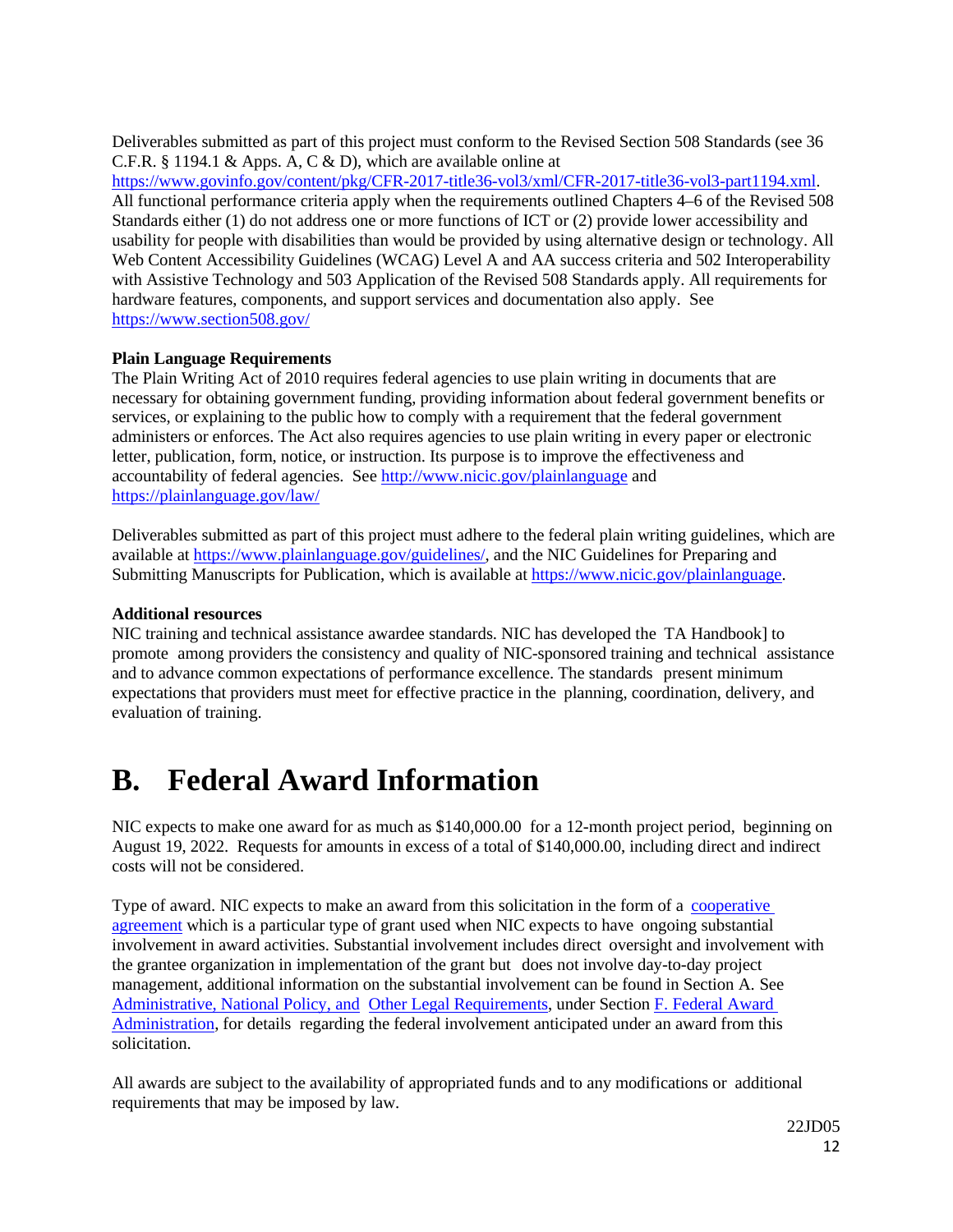If the awardee demonstrates significant progress toward implementing project activities and achieving project goals, NIC may, in certain cases, provide supplemental non-competitive funding for FY 2023 and FY 2024 to the awardee. With the supplemental funding, the project period can be extended up to two additional 12-month increments for an overall project period of 36 months. Important considerations in decisions regarding supplemental funding include, among other factors, the availability of funding, strategic priorities, assessment of the quality of the management of the award (for example, timeliness and quality of progress reports), and assessment of the progress of the work funded under the Award.

Performance measures capture outcomes of cooperative agreement activities, demonstrating if programs accomplish goals and objectives. Performance measures. NIC requires all applicants to submit quarterly progress reports demonstrating progress towards completion of the work proposed under this solicitation. The performance measures for this solicitation outlined on the following page:

| <b>Objective</b>                                                              | <b>Performance</b><br>Measure(s)                                                          | <b>Description</b>                                                                                                                                                                                                    | Data Grantee Provides                                                               |
|-------------------------------------------------------------------------------|-------------------------------------------------------------------------------------------|-----------------------------------------------------------------------------------------------------------------------------------------------------------------------------------------------------------------------|-------------------------------------------------------------------------------------|
| Deliver three $(3)$<br>training programs<br>for Indian Country<br>jails.      | or BIA jails with<br>approved training                                                    | Provide tribal and / This measure represents the<br>training events, such as<br>preparation, registration,<br>training of participants, and<br>post training activities that<br>occur during the reporting<br>period. | Number and type of training<br>events that occurred during<br>the reporting period. |
| Provide related<br>assistance in<br>support of selected<br>training programs. | or BIA jails with<br>related assistance<br>in support of<br>selected training<br>programs | Provide tribal and / This measure represents the<br>related assistance events, such<br>as coaching, follow-up, and /<br>or evaluation that occur during<br>the reporting period.                                      | Number of related assistance<br>events that occurred during<br>this rating period.  |

## <span id="page-12-0"></span>**Financial Management and System of Internal Controls**

Award recipients and subrecipients (including recipients or subrecipients that are pass-through entities) must, as described in Part 200 Uniform Requirements as sent out as set out at 2 C.F.R. 200.303:

Establish and maintain effective internal control over the federal award that provides reasonable assurance that the nonfederal entity is managing the federal award in compliance with federal statutes, regulations, and the terms and conditions of the federal award. These internal controls should be in compliance with guidance in "Standards for Internal Control in the Federal Government" issued by the Comptroller General of the United States and the "Internal Control Integrated Framework", issued by the Committee of Sponsoring Organizations of the Treadway Commission (COSO).

Comply with federal statutes, regulations, and the terms and conditions of the federal awards.

Evaluate and monitor the nonfederal entity's compliance with statute, regulations, and the terms and conditions of federal awards.

Take prompt action when instances of noncompliance are identified, including noncompliance identified in audit findings.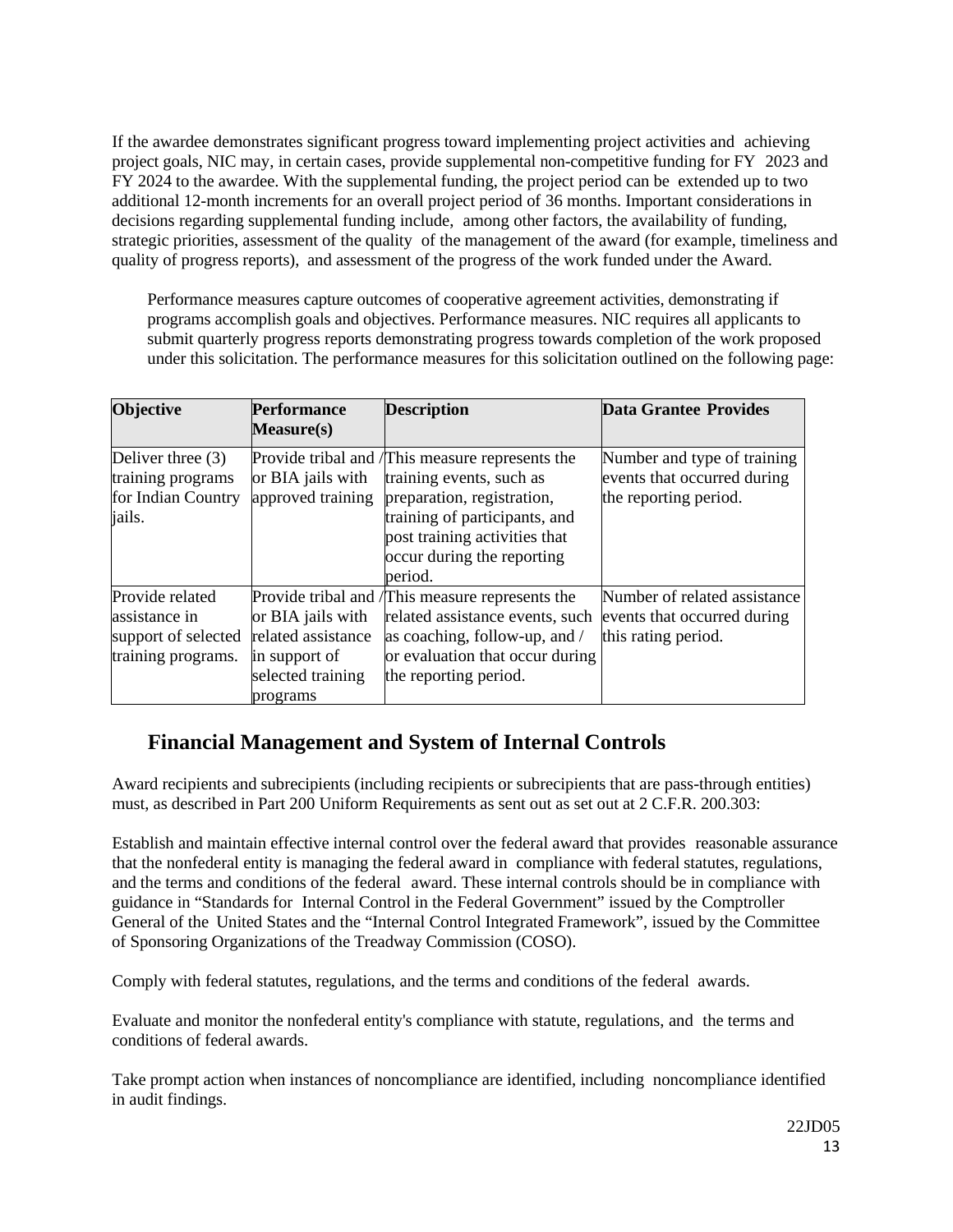<span id="page-13-2"></span>Take reasonable measures to safeguard protected personally identifiable information and other information the federal awarding agency or pass-through entity designates as sensitive or the nonfederal entity considers sensitive consistent with applicable federal, state, and local laws regarding privacy and obligations of confidentiality.

## <span id="page-13-1"></span>**Budget Information**

### **Funding Restrictions**

Foreign Travel is not allowed unless prior written approval is received from Awarding Agency (NIC). Equipment purchases are not allowed. Construction is not an allowable activity.

## **Incentives or Stipends**

Unless specifically listed in Section A, NIC will not fund incentives or Stipends.

### <span id="page-13-3"></span>**Pre-Agreement Cost Approvals**

NIC does not typically approve pre-agreement costs; an applicant must request and obtain the prior written approval of NIC for all such costs. If approved, pre-agreement costs could be paid from grant funds consistent with a grantee's approved budget, and under applicable cost standards. However, all such costs prior to award and prior to approval of the costs are incurred at the sole risk of an applicant.

Generally, no applicant should incur project costs *before* submitting an application requesting federal funding for those costs. Should there be extenuating circumstances that appear to be appropriate for NIC's consideration as pre-agreement costs, the applicant should contact the point of contact listed on the title page of this announcement for details on the requirements for submitting a written request for approval.

#### <span id="page-13-4"></span>**Limitation on use of award funds for employee compensation; waiver**

With respect to any award of more than \$250,000 made under this solicitation, recipients may not use federal funds to pay total cash compensation (salary plus cash bonuses) to any employee of the award recipient at a rate that exceeds 110 percent of the maximum annual salary payable to a member of the Federal Government's Senior Executive Service (SES) at an agency with a Certified SES Performance Appraisal System for that year. The 2022 salary table for SES employees is available at the Office of Personnel Management [website.](https://www.opm.gov/policy-data-oversight/pay-leave/salaries-wages/#url=2021) Note: A recipient may compensate an employee at a greater rate, provided the amount in excess of this compensation limitation is paid with non-federal funds. (Any such additional compensation will not be considered matching funds where match requirements apply.)

# <span id="page-13-0"></span>**C. Eligibility Information**

NIC invites applications from nonprofit organizations (including faith-based, community, and tribal organizations), for-profit organizations (including tribal for-profit organizations), and institutions of higher education (including tribal institutions of higher education). Recipients, including for-profit organizations, must agree to waive any profit or fee for services. Foreign governments, international organizations, and non-governmental international organizations/institutions are not eligible to apply. Proof of 501(c) (3) status as determined by the Internal Revenue Service or an authorizing tribal resolution is required.

NIC welcomes applications that involve two or more entities; however, one eligible entity must be the applicant and the others must be proposed as subrecipients. The applicant must be the entity with primary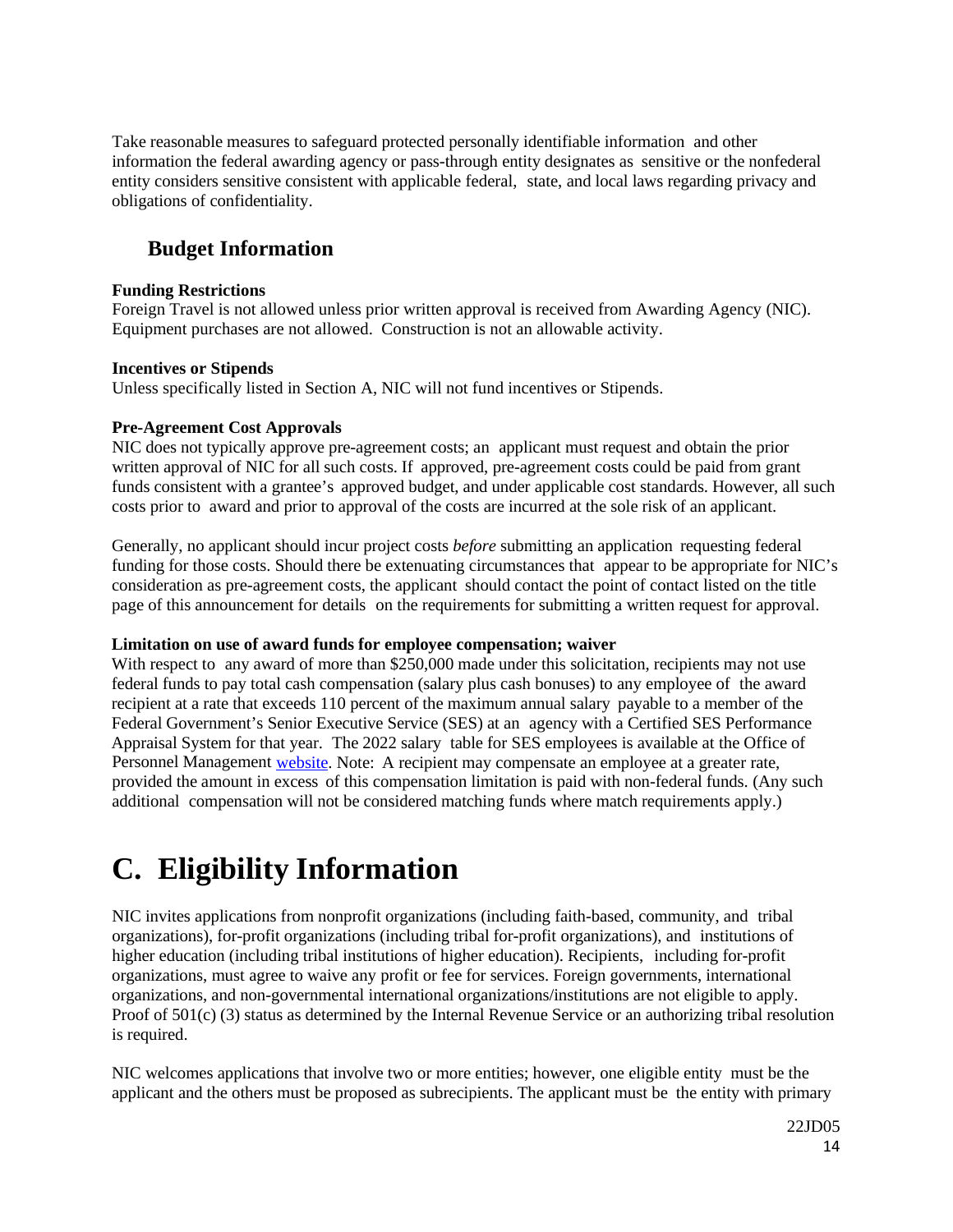responsibility for administering the funding and managing the entire program. Only one (1) application will be accepted from a submitting organization.

NIC may elect to make awards for applications submitted under this solicitation in future fiscal years, dependent on the merit of the applications and on the availability of appropriations.

### <span id="page-14-1"></span>**Cost Sharing or Matching Requirement**

This solicitation does not require cost sharing or match. However, if a successful application proposes a voluntary cost share or match amount, and NIC approves the budget, the total cost share or match amount shall be incorporated into the approved budget, and becomes mandatory and subject to audit. Cost sharing or match will not be used as a factor during the merit review of applications.

### <span id="page-14-2"></span>**Limit on Number of Application Submissions**

If an applicant submits multiple versions of the same application, NIC will review only the most recent system-validated version submitted. For more information on system-validated versions, see [How](#page-23-0) To [Apply.](#page-23-0)

# <span id="page-14-0"></span>**D. Application and Submission Information**

## <span id="page-14-3"></span>**What an Application Should Include**

Applicants should anticipate that if they fail to submit an application that contains all of the specified elements, it may negatively affect the review of their application; and, should a decision be made to make an award, it may result in the inclusion of special conditions that preclude the recipient from accessing or using award funds pending satisfaction of the conditions. [See attached checklist.](#page-34-0)

Moreover, applicants should anticipate that applications that are determined to be nonresponsive to the scope of the solicitation, do not request funding within the funding limit, or that do not include the application elements that NIC has designated to be critical, will neither proceed to peer review nor receive further consideration. Under this solicitation, NIC has designated the following application elements as critical: Project Abstract, Program Narrative, Accessibility Conformance Report, Budget Detail Worksheet, Budget Narrative, Logic Model, Timeline or Milestone Chart and résumés of all key personnel.

Applicants should review the "Note on File Names and File Types" under How [To Apply t](#page-23-0)o be sure that they submit their applications in the permitted formats.

*NIC strongly recommends that applicants use appropriately descriptive file names (e.g*.*, "Accessibility Conformance Report", "Program Narrative," "Budget Detail Worksheet and Budget Narrative," "Timelines," "Memoranda of Understanding," "R*ésumés*") for all attachments. Also, NIC recommends that applicants include* résumés *in a single file.*

#### <span id="page-14-4"></span>**Information to Complete the Application for Federal Assistance (SF-424)**

The SF-424 is a required standard form used as a cover sheet for submission of pre- applications, applications, and related information. This form can be found on [Grants.gov](https://www.grants.gov/web/grants/forms/sf-424-family.html) and NIC's website [https://nicic.gov/invitations-bid-and-requests-proposal.](https://nicic.gov/invitations-bid-and-requests-proposal)

#### <span id="page-14-5"></span>**Intergovernmental review**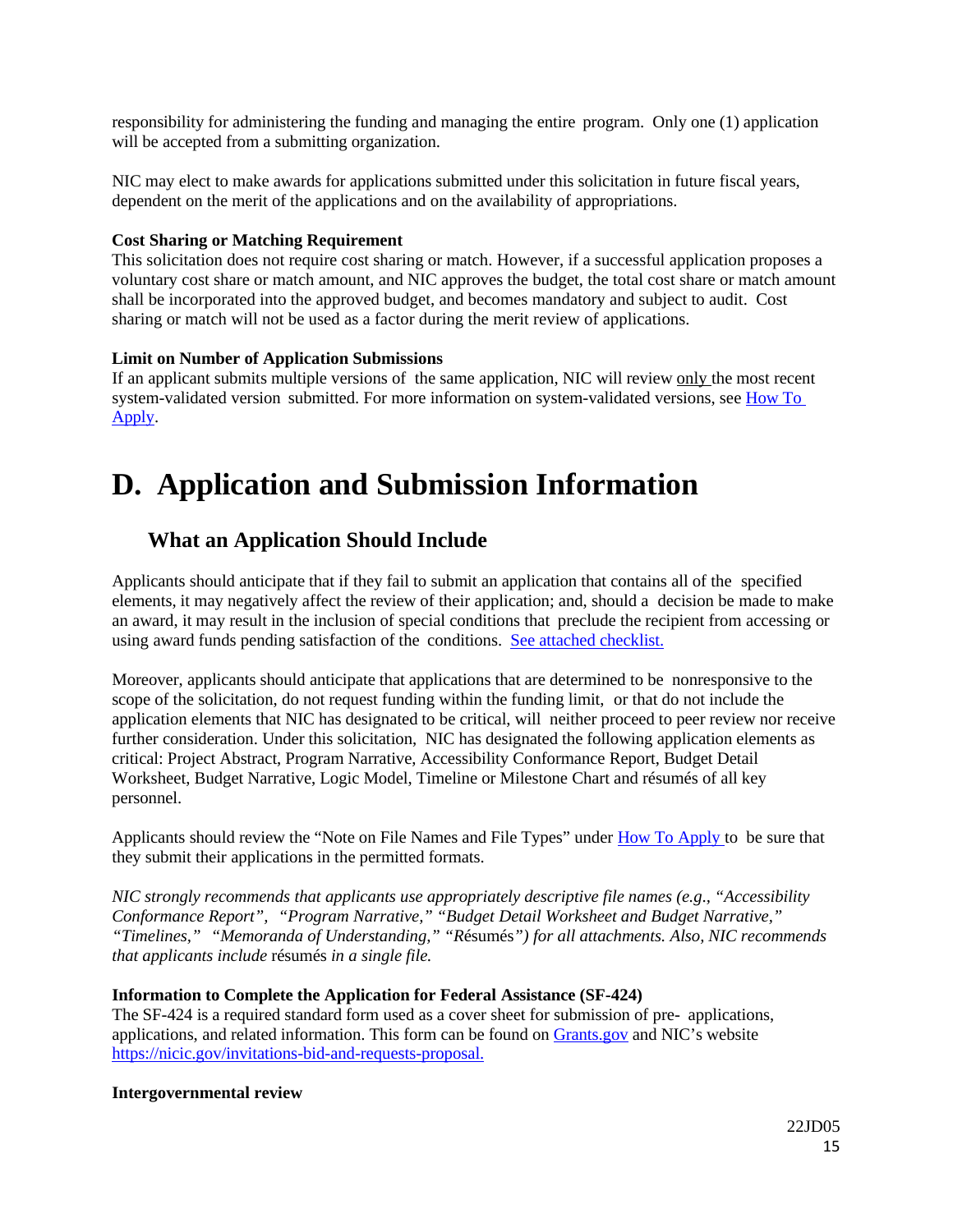This funding opportunity is not subject to [Executive](http://www.archives.gov/federal-register/codification/executive-order/12372.html) Order 12372. (In completing the SF-424, applicants are to make the appropriate selection in response to question 19 to indicate that the "Program is not covered by E.O. 12372.")

#### <span id="page-15-0"></span>**Project Abstract**

Applications must include a high-quality project abstract that summarizes the proposed project in 400 words or less. Project abstracts should be

- written for a general public audience;
- submitted as a separate attachment with "Project Abstract" as part of its file name; and
- single-spaced, using a standard 12-point font (Times New Roman) with 1-inch margins.

As a separate attachment, the project abstract will not count against the page limit for the program narrative.

The abstract should briefly describe the project's purpose, the population to be served, and the activities that the applicant will implement to achieve the project's goals and objectives. The abstract should describe how the applicant will measure progress toward these goals.

### <span id="page-15-1"></span>**Program Narrative**

Applicants must submit a program narrative that presents a detailed description of the purpose, goals, objectives, strategies, design, and management of the proposed program. The program narrative should be double-spaced with 1-inch margins, not exceeding 30 pages of 8½ by 11 inches, and use a standard 12 point font, preferably Times New Roman. Pages should be numbered "1 of 30," etc. The tables, charts, pictures, etc., including all captions, legends, keys, subtext, etc., may be single-spaced and will count in the 30-page limit. Material required under the Budget and Budget Narrative and Additional Attachments sections will not count toward the program narrative page count. Applicants may provide bibliographical references as a separate attachment that will not count toward the 30-page program narrative limit. If the program narrative fails to comply with these length-related restrictions, NIC may consider such noncompliance in peer review and in final award decisions.

The program narrative should address the following selection criteria: (1) statement of the problem; (2) goals, objectives, and performance measures; (3) program design and implementation; and (4) capabilities/competencies. The applicant should clearly delineate the connections between and among each of these sections. For example, the applicant should derive the goals and objectives directly from the problems to be addressed. Similarly, the project design section should clearly explain how the program's structure and activities will accomplish the goals and objectives identified in the previous section.

The following sections should be included as part of the program narrative:

### <span id="page-15-2"></span>**Statement of the problem.**

Applicants should describe any research or evaluation studies that relate to the problem and contribute to the applicant's understanding of its causes and potential solutions. While NIC expects applicants to review the research literature for relevant studies, they should also explore whether unpublished local sources of research or evaluation data are available.

Goals, objectives, and performance measures.

Applicants should describe the goals of the proposed training and technical assistance program and identify its objectives. When formulating the program's goals and objectives, applicants should be cognizant of the performance measures that NIC will require successful applicants to provide.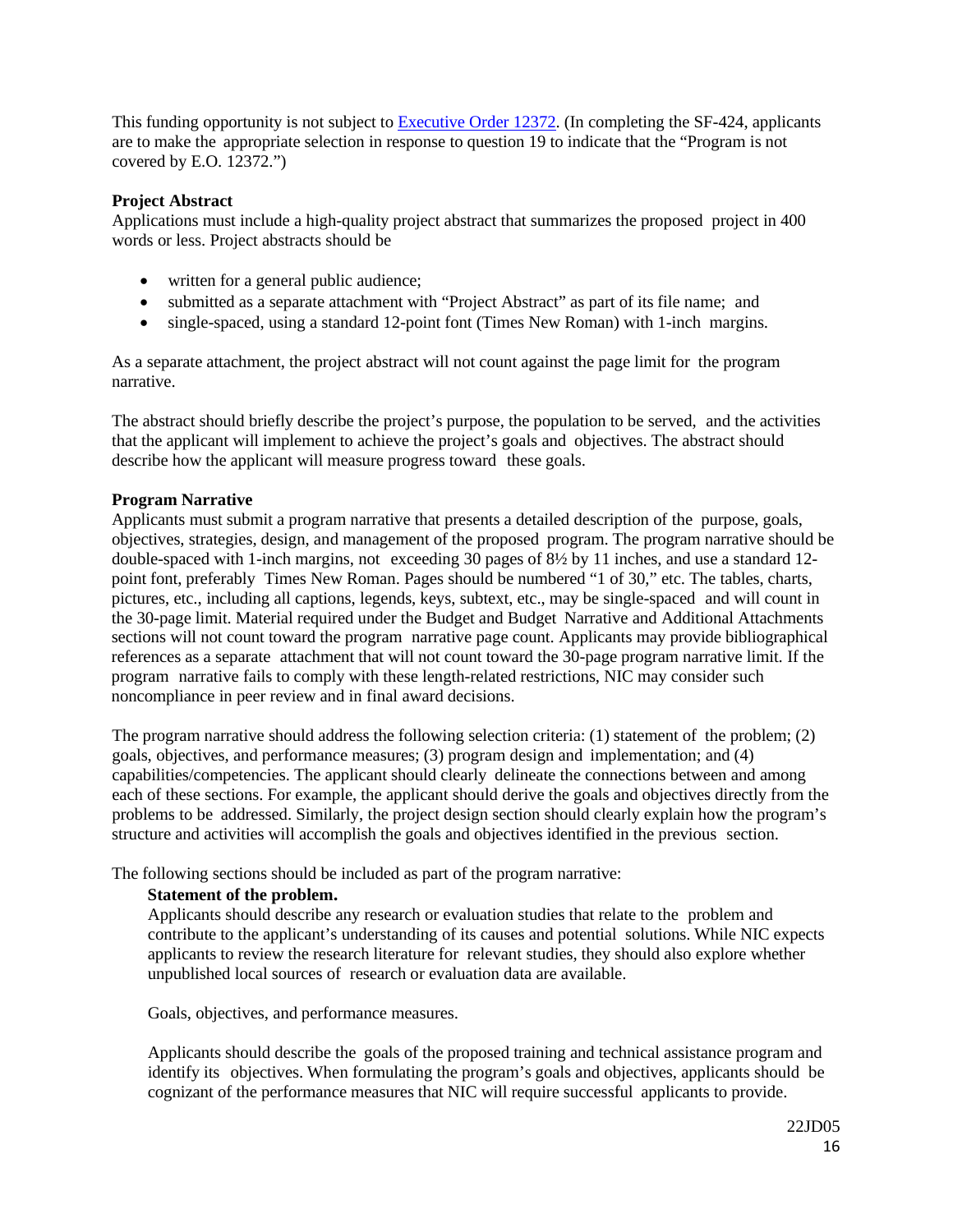Goals. Applicants should describe the program's intent to deliver training and technical assistance, as described in the previous section and outline the project's goals.

Program objectives. Applicants should explain how the program will accomplish its goals. Objectives are specific, quantifiable statements of the project's desired results. They should be clearly linked to the training and technical assistance strategy identified in the preceding section and measureable.

NIC does not require applicants to submit performance measures data with their application. Performance measures are included as an alert that NIC will require successful applicants to submit specific data as part of their reporting requirements. For the application, applicants should indicate an understanding of these requirements and discuss how they will gather the required data, should they receive funding.

#### <span id="page-16-0"></span>**Project Design and Implementation**

Applicants should detail how the project will operate throughout the funding period and describe the strategies that they will use to achieve the goals and objectives identified in the previous section. Applicants should describe how they will complete the deliverables stated in the Goals, Objectives, and Deliverables section on page 5. NIC encourages applicants to select evidence-based practices for their programs.

#### <span id="page-16-1"></span>**Logic Model**

Applicants must include a logic model that graphically illustrates how the performance measures are related to the project's problems, goals, objectives, and design. Applicants should submit the logic model as a separate attachment, as stipulated in Additional Attachments.

#### <span id="page-16-2"></span>**Timeline or Milestone Chart**

Applicants must submit a milestone chart that indicates major tasks associated with the goals and objectives of the project, assigns responsibility for each, and plots completion of each task by month or quarter for the duration of the award, using "Year 1," "Month 1," "Quarter 1," etc., not calendar dates.

Applicants should submit the timeline as a separate attachment, as stipulated in Additional Attachments, page 19. On receipt of an award, the recipient may revise the timeline, based on training and technical assistance that NIC will provide.

#### <span id="page-16-3"></span>**Capabilities and Competencies, Résumés of All Key Personnel**

This section should describe the experience and capability of the applicant organization and any contractors or subawards that the applicant will use to implement and manage this effort and its associated federal funding, highlighting any previous experience implementing projects of similar design or magnitude. Applicants should highlight their experience/capability/capacity to manage subawards, including details on their system for fiscal accountability. Management and staffing patterns should be clearly connected to the project design described in the previous section. Applicants should describe the roles and responsibilities of project staff and explain the program's organizational structure and operations. Applicants should include a copy of an organizational chart showing how the organization operates, including who manages the finances; how the organization manages subawards, if there are any; and the management of the project proposed for funding.

#### <span id="page-16-4"></span>**Letters of Support/Memoranda of Understanding**

If submitting a joint application, as described under Section C: Eligibility Information, page 1, applicants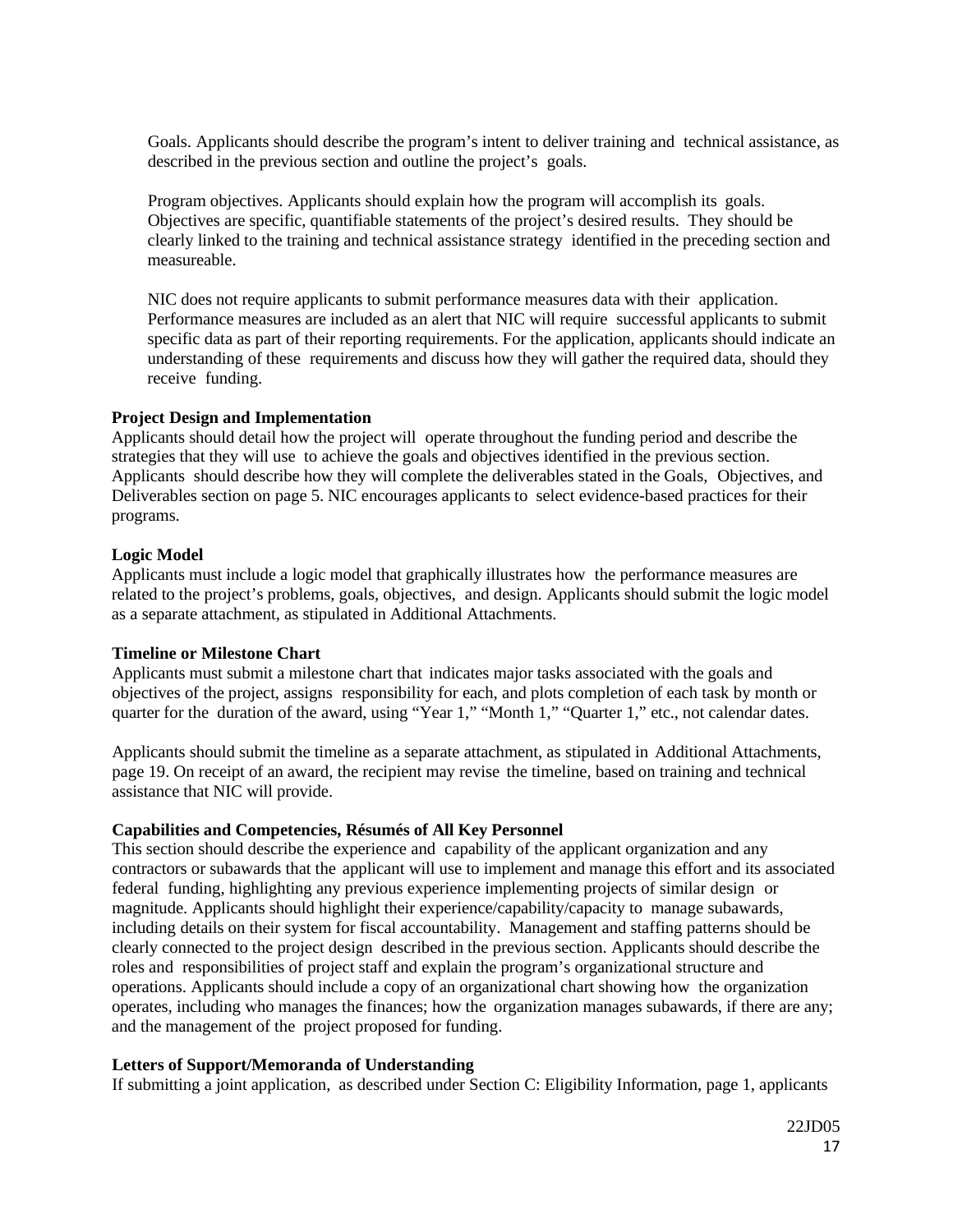<span id="page-17-1"></span>should provide signed and dated letters of support or memoranda of understanding for all key partners that include the following:

expression of support for the program and a statement of willingness to participate and collaborate with it:

description of the partner's current role and responsibilities in the planning process and expected responsibilities when the program is operational; and

estimate of the percentage of time that the partner will devote to the planning and operation of the project.

#### **Accessibility Conformance Report**

Applicants must provide an Accessibility Conformance Report (ACR) for each type of Information and Communication Technology (ICT) (e.g., electronic document, web-based content, web-based training, podcast, or video) offered through this Cooperative Agreement. Create the ACR using the Voluntary Product Accessibility Template (VPAT) Version 2.1 or later, located at [https://www.itic.org/policy/accessibility/vpat.](https://www.itic.org/policy/accessibility/vpat) Complete each ACR in accordance with the instructions provided in the VPAT template.

Each ACR must address the applicable Section 508 requirements referenced in the statement of work and program description. Use the remarks/explanations column or additional narrative to explain how the ICT meets, fails to meet, or does not apply to the standards (e.g., user functionality, administrator functionality, and reporting). For ICT features that do not fully conform to Section 508 standards, describe your plan to remedy those features.

Finally, the applicant should describe the evaluation methods that were used to support Section 508 conformance claims. NIC reserves the right, prior to making an award decision, to perform testing on some or all of the applicant's proposed ICT items to validate Section 508 conformance claims made in the ACR.

#### **Plain Writing Attestation Letter**

For the deliverables offered with this Cooperative Agreement, applicants should provide a letter attesting to the adherence of requirements of the Plain Writing Act of 2010 and NIC Guidelines for Preparing and Submitting Manuscripts for Publication [https://nicic.gov/plainlanguage.](https://nicic.gov/plainlanguage) Include a section describing the evaluation methods that were used to support plain writing claims. NIC reserves the right, prior to making an award decision, to perform testing on some or all of the applicant's proposed deliverables to validate claims made in the plain writing attestation letter.

#### <span id="page-17-0"></span>**Budget Detail Worksheet and Budget Narrative**

Applicants must provide a budget that (1) is complete, allowable, and cost-effective in relation to the proposed activities; (2) shows the cost calculations demonstrating how they arrived at the total amount requested; and (3) provides a brief supporting narrative to link costs with project activities. The budget should cover the entire award period. Pre-agreement cost approvals: For information on pre-agreement costs, see Section [B. Federal Award Information.](#page-11-0)

#### **Budget and Budget Justification**

#### Budget SF-424A

Prepare a master budget table using "SF-424A Budget Information for Non-Construction Programs" (aka SF-424A), available in the [Grants.gov](https://www.grants.gov/) electronic application package. Only complete "Section B-Budget Categories". Provide the object class budget category (a. - k.) amounts for each budget year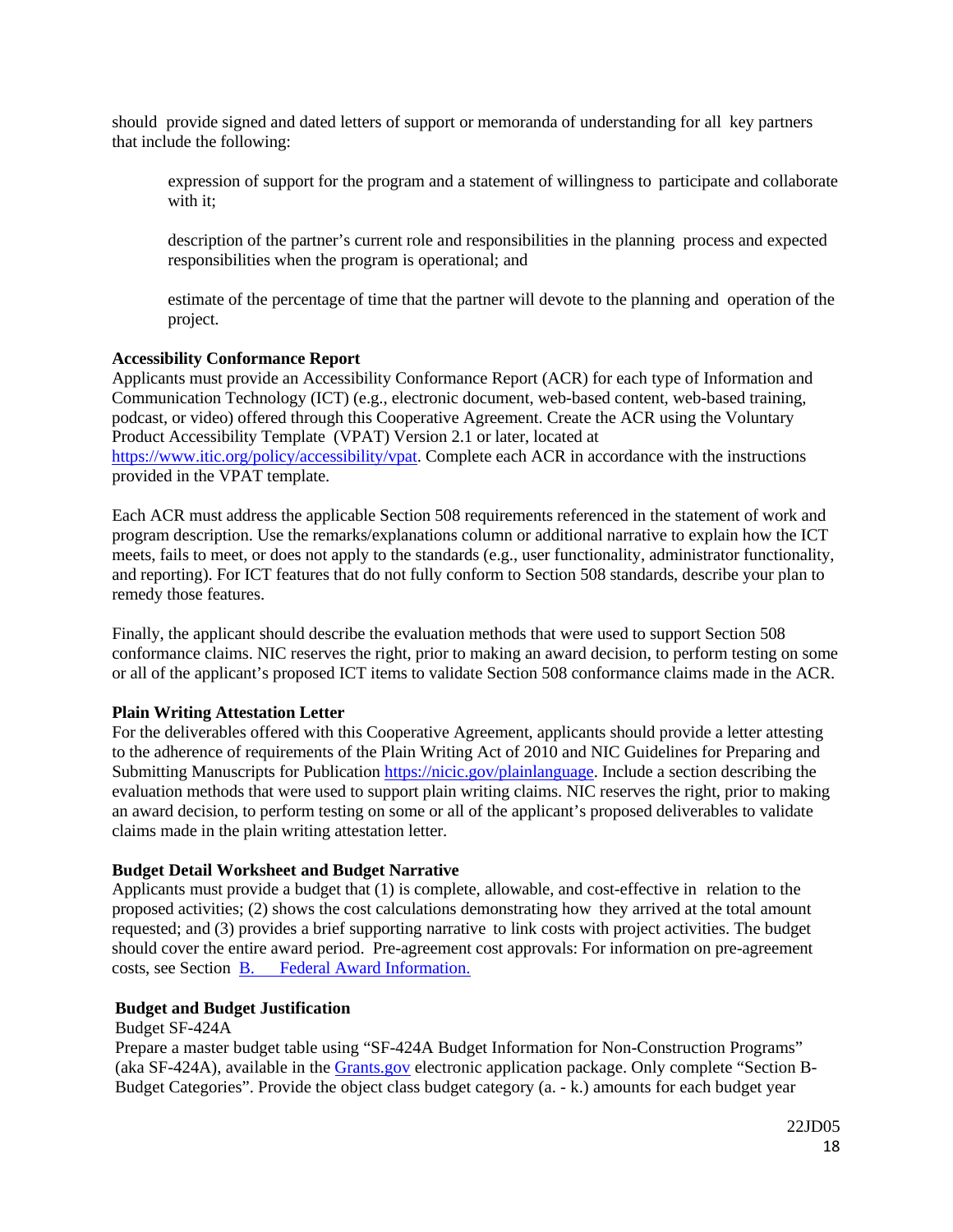under the "Grant Program, Function or Activity" heading. Each column reflects a separate budget year. For example, Column (1) reflects budget year 1. The total budget will be automatically tabulated in column (5). The solicitation will specify if the award will fund multiple years, continuation awards will be made on a noncompetitive basis. Column 1 (budget year 1) is the only requirement.

### **Budget Justification Detail Worksheet**

The Budget Detail Worksheet should provide the detailed computation for each budget line item, listing the total cost of each and showing how it was calculated by the applicant. For example, cost for personnel should show the annual salary rate and the percentage of time devoted to the project for each employee paid with cooperative agreement funds. The Budget Detail worksheet should present a complete itemization of all proposed costs.

Identify the amount requested for each budget category and describe the basis for calculating the personnel, fringe benefits, travel, equipment (if authorized), supplies, contractual support and other costs identified in the SF-424A.

Budget information must be supported at the level of detail described below:

(1) Personnel: List all staff positions by title. Give annual salary, percentage of time assigned to the project, total cost for the budget period, project role and specify any annual cost of living adjustments. Compensation paid for employees engaged in grant activities must be consistent with payments for similar work within the applicant organization. Note that for salaries to be allowable as a direct charge to the award, a justification of how that person will be directly involved in the project must be provided. General administrative duties such as answering telephones, filing, typing or accounting duties are not considered acceptable.

| <b>Position/Title</b> | <b>Annual</b> | $%$ of          | Year 1    | $\overline{\text{Year 2}}^*$ | Year $3^*$ | <b>Total</b> |
|-----------------------|---------------|-----------------|-----------|------------------------------|------------|--------------|
|                       | <b>Salary</b> | Time            |           |                              |            |              |
|                       |               | <b>Assigned</b> |           |                              |            |              |
|                       |               | to Project      |           |                              |            |              |
| Project               | \$70,000      | 50%             | \$35,000  | \$36,050                     | \$37,132   | \$108,182    |
| Manager               |               |                 |           |                              |            |              |
| Trainer               | \$60,000      | 100%            | \$60,000  | \$61,800                     | \$63,654   | \$185,454    |
|                       |               |                 |           |                              |            |              |
| Specialist            | \$45,000      | 100%            | \$45,000  | \$46,350                     | \$47,741   | \$139,091    |
| Design Tech           |               |                 |           |                              |            |              |
| <b>Total</b>          |               |                 | \$140,000 | \$144,200                    | \$148,527  | \$432,727    |
| <b>Personnel</b>      |               |                 |           |                              |            |              |

#### Below is a sample computation for Personnel:

# **\*There is a 3% increase after Year 1 for all personnel for cost of living adjustments**

Note this budget category is limited to persons employed by the applicant organization ONLY. Those employed elsewhere are classified as subawardees, program participants, contractors or consultants. Contractors and consultants should be listed under the "Contractual" budget heading. Subawards made to eligible subrecipients are listed under the "Other" budget heading. Participant support costs such as travel assistance for trainees are listed under the "Other" budget heading.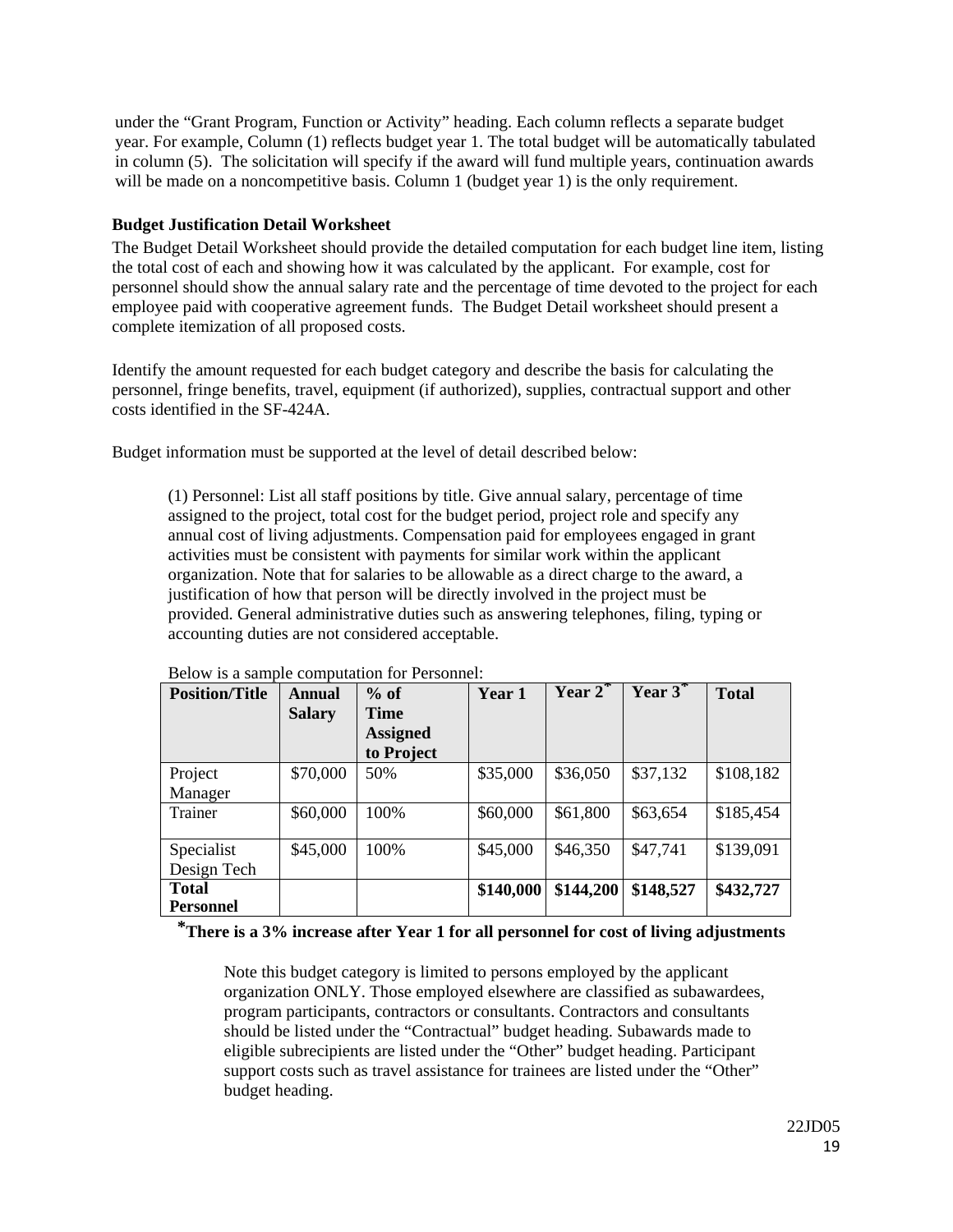(2) Fringe Benefits: Identify the percentage used and the basis for its computation. Fringe benefits are for the personnel listed in budget category (1) above and only for the percentage of time devoted to the project. Fringe benefits include but are not limited to the cost of leave, employee insurance, pensions and unemployment benefit plans. The applicant should not combine the fringe benefit costs with direct salaries and wages in the personnel category.

| <b>Position/Title</b> | <b>Base Fringe % Rate</b> | <b>Costs</b> |
|-----------------------|---------------------------|--------------|
| Project Manager       | 47.22%                    | \$16,527     |
| Trainer               | 50.83%                    | \$30,498     |

Below is a sample computation for Fringe Benefits

3) Travel: In a table format, specify the estimated number of trips, purpose of each trip, number of travelers per trip, destinations and other costs for each type of travel for applicant employees. Travel costs for program participants if authorized, should be specified in the "Other" budget category. Explain the need for any travel, paying particular attention to travel outside the United States. Foreign travel includes trips to Mexico and Canada and but does not include trips to Puerto Rico, the U.S. territories or possessions. **If NIC funds will be used for foreign travel, the budget justification must expressly state that the applicant will not use NIC funds for foreign travel without prior written approval by NIC.** 

| <b>Purpose</b><br>of Travel | Location         | <b>Item</b> | <b>Computation</b>                             | Cost    |
|-----------------------------|------------------|-------------|------------------------------------------------|---------|
| State prison visit          | Washington<br>DC | Lodging     | 4 people x \$100 per night<br>$x2$ nights      | \$800   |
|                             |                  | Airfare     | 4 people x \$500 round trip                    | \$2,000 |
|                             |                  |             | Per Diem 4 people x 50 per day x $2.5$<br>davs | \$500   |
| <b>Total Travel</b>         |                  |             |                                                | \$3,300 |

Below is a sample computation for Travel:

(4) Equipment: If authorized, identify all tangible, non-expendable personal property to be purchased that has an acquisition cost of \$5,000 or more per unit and a useful life of more than one year. Equipment also includes accessories and services included with the purchase price necessary for the equipment to be operational. It does not include: (1) equipment planned to be leased/rented; or (2) separate equipment service or maintenance contracts. Details such as the type of equipment, cost and a brief narrative on the intended use of the equipment for project objectives are required. Each item of equipment must be identified with the corresponding cost. Particular brands of equipment should not be identified. General-purpose equipment (office equipment, etc.) must be justified as to how it will be used on the project. (Property items with a unit cost of less than \$5,000 are considered supplies).

(5) Supplies: "Supplies" are tangible property other than "equipment" with a per item acquisition cost of less than \$5,000. Include a brief description of the supplies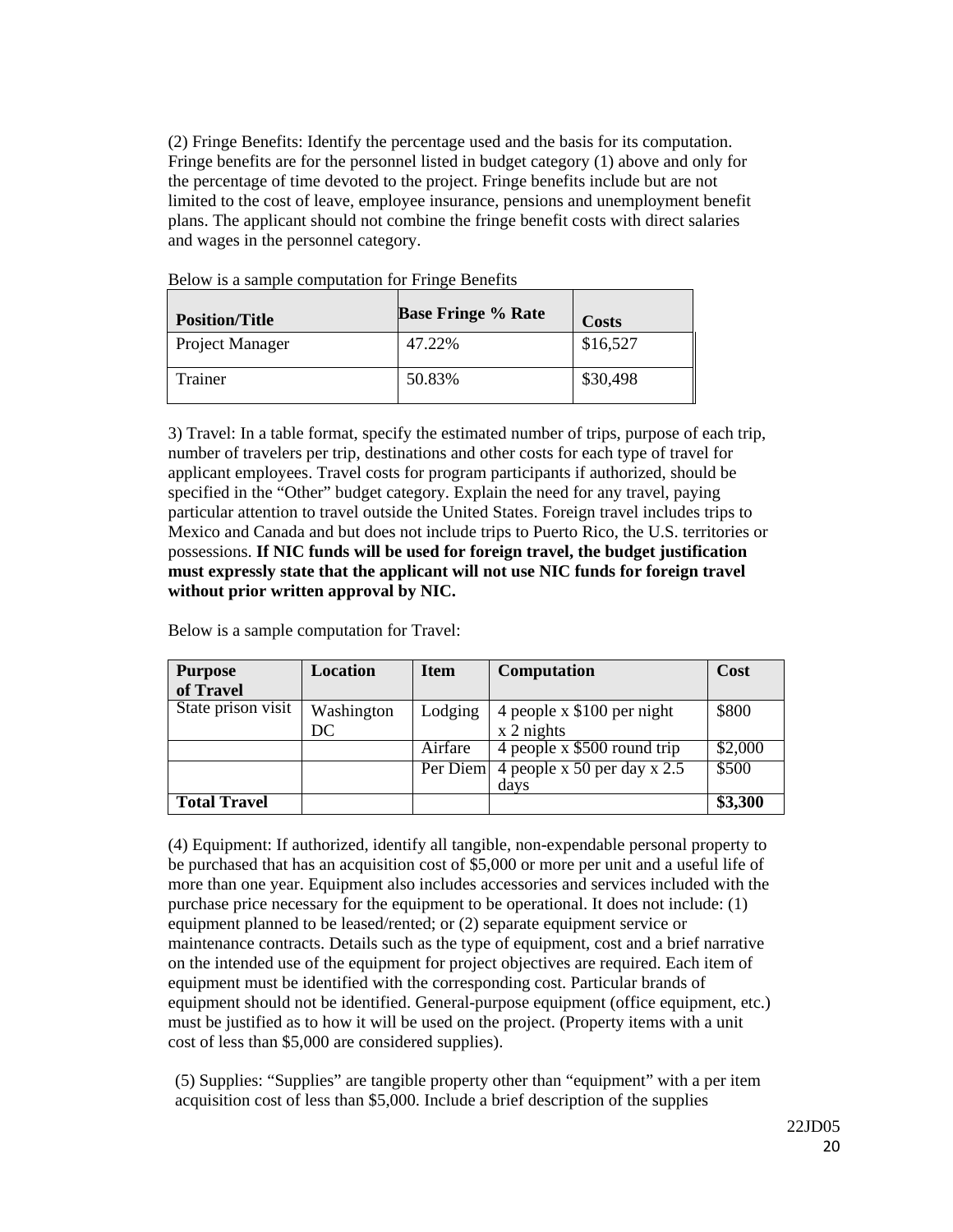required to perform the work. Costs should be categorized by major supply categories (e.g. office supplies, computing devices, monitoring equipment) and include the estimated costs by category.

(6) Contractual: List the proposed contractual activities along with a brief description of the scope of work or services to be provided, the proposed duration of the contract/procurement, the estimated cost and the proposed procurement method (competitive or non-competitive). **Any procurement of services from individual consultants or commercial firms (including space for workshops) must comply with the competitive procurement requirements of 2 CFR Part 200.317-200.326.** 

Examples of Contractual costs include:

- Consultants Consultants are individuals with specialized skills who are paid at a daily or hourly rate. Participation in the salary rate (excluding overhead) paid to individual consultants retained by recipients or by a recipient's contractors or subcontractors is limited to the maximum daily rate for a Level IV of the Executive Schedule (formerly GS-18), to be adjusted annually.
- Speaker/Trainer Fees Information on speakers should include the fee and a description of the services they are providing.

(7) Other: List each item in sufficient detail for NIC to determine the reasonableness of its cost relative to the program solicitation. "Other" items may include equipment rental, telephone service and utilities and photocopying costs. Note that subawards, such as those with other universities or nonprofit research institutions for members of the research team, are included in this category. Provide the total costs proposed for subawards as a separate line item in the budget justification and brief description of the activities to be supported for each subaward or types of subawards if the subrecipients have not been identified. Subawards may not be used to acquire services from consultants or commercial firms.

Provide the total costs proposed for participant support costs if authorized as a separate line item in the budget justification and brief description of the costs. If NIC funds will be used for foreign travel by program participants, the budget justification must expressly state that the applicant will not use NIC funds for foreign travel without prior approval by NIC.

Indirect costs (IDC) may be budgeted and charged by recipients of Federal assistance agreements in accordance with 2 CFR Part 200. With the exception of "exempt" agencies and Institutions of Higher Education as noted below, all recipients must have one of the following current (not expired) IDC rates, including IDC rates that have been extended by the cognizant agency:

- Provisional;
- Final;
- Fixed rate with carry-forward;
- Predetermined;
- 10% de minimis rate authorized by 2 CFR 200.414(f)
- "Exempt" state or local governmental departments or agencies are agencies that receive up to and including \$35,000,000 in Federal funding per the department or agency's fiscal year,

22JD05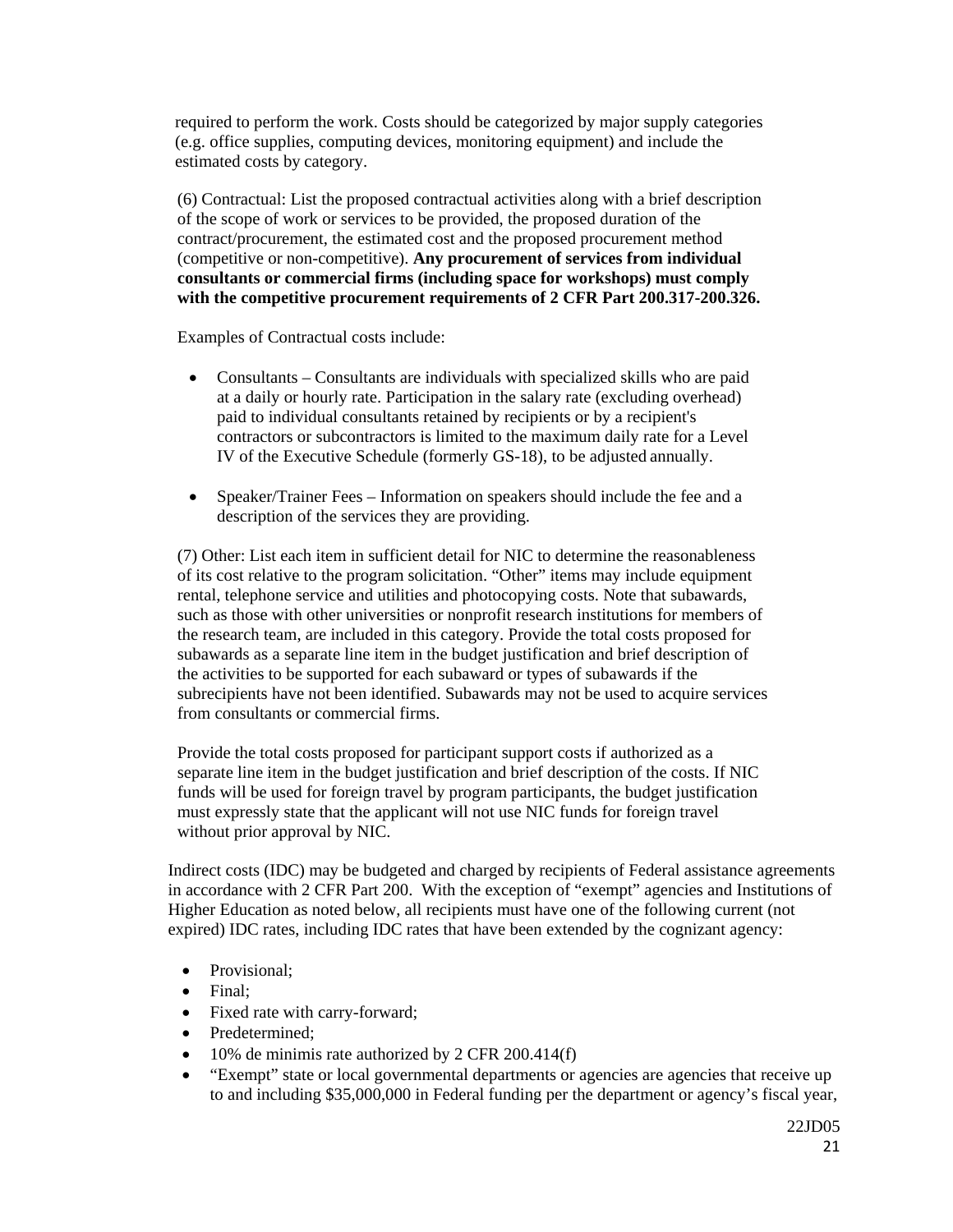and must have an IDC rate application developed in accordance with 2 CFR 200 Appendix VII, with documentation maintained and available for audit.

• Institutions of Higher Education must use the IDC rate in place at the time of award for the life of the assistance agreement (unless the rate was provisional at time of award, in which case the rate will change once it becomes final). As provided by 2 CFR Part 200, Appendix  $III(C)(7)$ , the term "life of the assistance agreement", means each competitive segment of the project.

IDCs incurred during any period of the assistance agreement that are not covered by the provisions above are not allowable costs, and must not be drawn down by the recipient. Recipients may budget for IDCs pending approval of their IDC rate by the cognizant Federal agency. However, recipients may not draw down IDCs until their rate is approved.

#### <span id="page-21-0"></span>**Budget Narrative**

The budget narrative should thoroughly and clearly describe every category of expense listed in the Budget Detail Worksheet. NIC expects proposed budgets to be complete, cost effective, and allowable (e.g., reasonable, allocable, and necessary for project activities).

Applicants should demonstrate in their budget narratives how they will maximize cost effectiveness of grant expenditures. Budget narratives should generally describe cost effectiveness in relation to potential alternatives and the goals of the project. For example, a budget narrative should detail why planned inperson meetings are necessary, or how technology and collaboration with outside organizations could be used to reduce costs, without compromising quality.

The narrative should be mathematically sound and correspond with the information and figures provided in the Budget Detail Worksheet. The narrative should explain how the applicant estimated and calculated all costs, and how they are relevant to the completion of the proposed project. The narrative may include tables for clarification purposes but need not be in a spreadsheet format. As with the Budget Detail Worksheet, the Budget Narrative should be broken down by year.

Noncompetitive procurement contracts in excess of simplified acquisition threshold. If an applicant proposes to make one or more non-competitive procurements of products or services, where the noncompetitive procurement will exceed the simplified acquisition threshold (also known as the small purchase threshold), which is currently set at \$250,000, the application should address the considerations outlined in 2 C.F.R.200.317 - 200.316.

#### <span id="page-21-1"></span>**Indirect Cost Rate Agreement (if applicable)**

Indirect costs are allowed only if the applicant has a current federally approved indirect cost rate, this requirement does not apply to units of local government. Attach a copy of the federally approved indirect cost rate agreement to the application. Applicants that do not have an approved rate may request one through their cognizant federal agency, which will review all documentation and approve a rate for the applicant organization, or, if the applicant's accounting system permits, costs may be allocated in the direct cost categories. Indirect costs may be charged to an award only if:

The recipient has a current (unexpired), federally approved indirect cost rate; or the recipient is eligible to use, and elects to use, the "de minimus" indirect cost rate described in the Part 200 Uniform Requirements as set out at 2 C.F.R. 200.414

#### <span id="page-21-2"></span>**Tribal Authorizing Resolution**

Tribes, tribal organizations, or third parties proposing to provide direct services or assistance to residents on tribal lands should include in their applications a resolution, letter, affidavit, or other documentation, as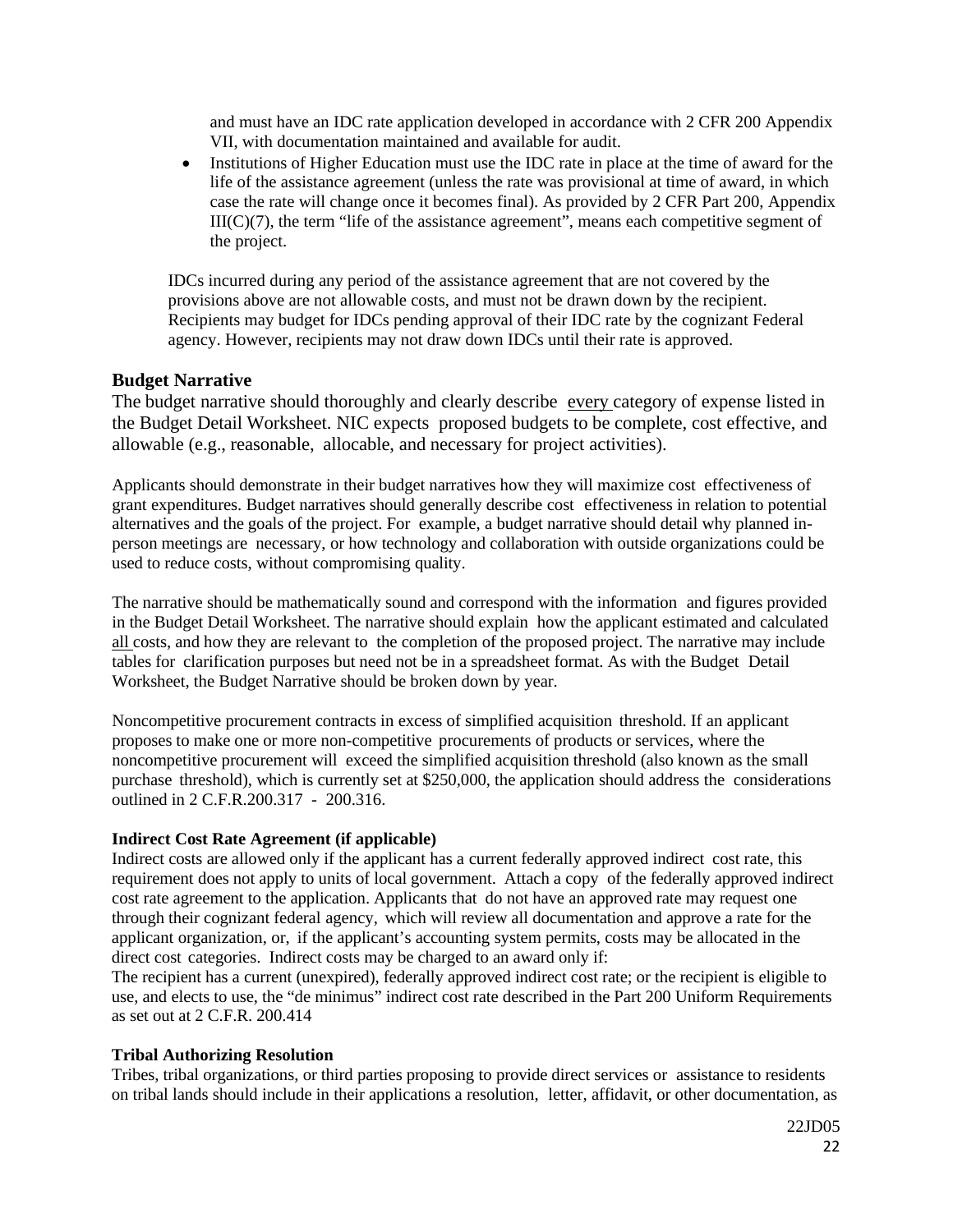appropriate, that certifies that the applicant has the legal authority from the tribe(s) to implement the proposed project on tribal lands. In those instances when an organization or consortium of tribes applies for a grant on behalf of a tribe or multiple specific tribes, the application should include appropriate legal documentation, as described above, from all tribes that would receive services or assistance under the award. A consortium of tribes for which existing consortium bylaws allow action without support from all tribes in the consortium (i.e., without an authorizing resolution or comparable legal documentation from each tribal governing body) may submit, instead, a copy of its consortium bylaws with the application.

#### <span id="page-22-0"></span>**Applicant Disclosure of High Risk Status**

Applicants are to disclose whether they are currently designated high risk by another federal grant making agency. This includes any status requiring additional oversight by the federal agency due to past programmatic or financial concerns. If an applicant is designated high risk by another federal grant making agency, you must submit the following information to at the time of application submission:

- the federal agency that currently designated the applicant as high risk;
- date the applicant was designated high risk;
- the high risk point of contact name, phone number, and email address, from that federal agency; and
- reasons for the high risk status as set out by the federal awarding agency.

NIC seeks this information to ensure appropriate federal oversight of any grant award. Unlike the Excluded Parties List, this high risk information does not disqualify any organization from receiving an NIC award. However, additional oversight may be included, if necessary, in award documentation. Logic model

#### <span id="page-22-1"></span>**Disclosure of Lobbying Activities**

All applicants must complete this information. Applicants that expend any funds for lobbying activities are to provide the detailed information requested on the form Disclosure of Lobbying Activities (SF-LLL) [Lobbying Form.](https://www.grants.gov/documents/19/217976/SFLLL_2_0-V2.0.pdf/ad05c401-3c9c-47d0-afec-7ee26491c878?version=1.0&t=1516738837999) Applicants that do not expend any funds for lobbying activities are to enter "N/A" in the text boxes for item 10 ("a. Name and Address of Lobbying Registrant" and "b. Individuals Performing Services").

#### <span id="page-22-2"></span>**Additional Attachments**

Evidence of nonprofit status Proof of 501(c) (3) , e.g., a copy of the tax exemption letter from the Internal revenue Service, if applicable. Evidence of for-profit status, e.g., a copy of the articles of incorporation, if a pplicable.

Applicants should submit the following information, as stipulated in the cited pages, as attachments to their applications. While the materials listed below are not assigned specific point values, peer reviewers will, as appropriate, consider these items when rating applications. For example, reviewers will consider résumés and/or letters of support/ memoranda of understanding when assessing "capabilities/competencies." Peer reviewers will not consider any additional information that the applicant submits other than that specified below.

Applicant disclosure of pending applications. Applicants are to disclose whether they have pending applications for federally funded grants or subawards (including cooperative agreements) that include requests for funding to support the same project being proposed under this solicitation and will cover the identical cost items outlined in the budget narrative and worksheet in the application under this solicitation. The disclosure should include both direct applications for federal funding (e.g., applications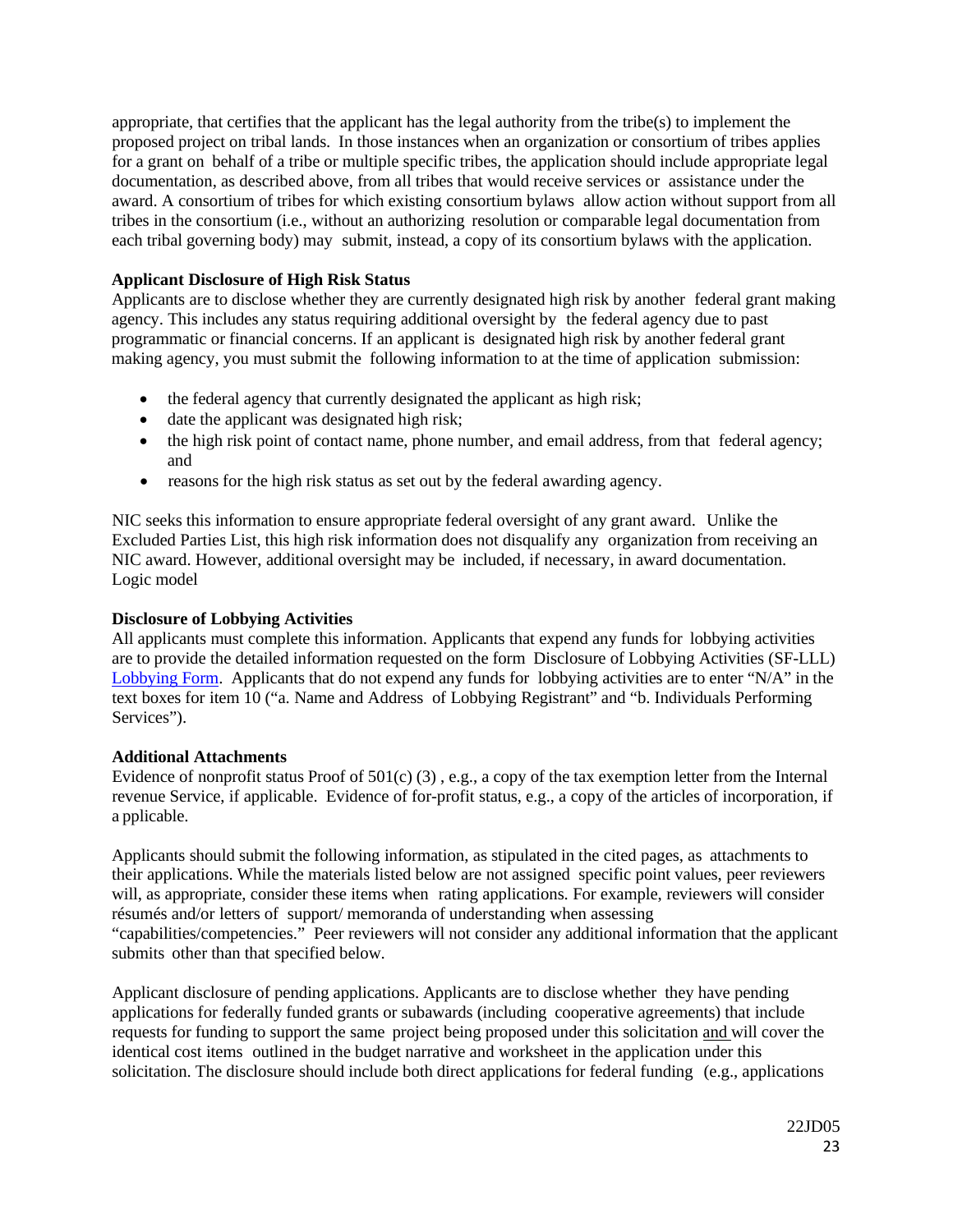to federal agencies) and indirect applications for such funding (e.g., applications to state agencies that will subaward federal funds).

NIC seeks this information to help avoid any inappropriate duplication of funding. Leveraging multiple funding sources in a complementary manner to implement comprehensive programs or projects is encouraged and is not seen as inappropriate duplication.

Applicants that have pending applications as described above are to provide the following information about pending applications submitted within the last 12 months:

- the federal or state funding agency;
- the solicitation name/project name; and
- the point of contact information at the applicable funding agency.

| <b>Federal or State Funding</b> | <b>Solicitation Name/Project</b> | <b>Name/Phone/E-mail for Point</b> |
|---------------------------------|----------------------------------|------------------------------------|
| <b>Agency</b>                   | <b>Name</b>                      | of Contact at Funding Agency       |
| DOJ/COPS                        | <b>COPS Hiring Program</b>       | John Doe                           |
|                                 |                                  | 202-000-0000                       |
|                                 |                                  | John.doe@doj.gov                   |
| <b>HHS/Substance Abuse</b>      | Drug Free Mentoring Program      | Jane Doe                           |
|                                 |                                  | 202-000-000                        |
|                                 |                                  | Jane.doe@doj.gov                   |

## **SAMPLE**

Applicants should include the table as a separate attachment, with the file name "Disclosure of Pending Applications," to their application.

Applicants that do not have pending applications as described above are to include a statement to this effect in the separate attachment page (e.g., "[Applicant Name on SF-424] does not have pending applications submitted within the last 12 months for federally funded grants or subawards (including cooperative agreements) that include requests for funding to support the same project being proposed under this solicitation and will cover the identical cost items outlined in the budget narrative and worksheet in the application under this solicitation.").

## **How to Apply**

<span id="page-23-0"></span>Applicants must register in and submit applications through Grants.gov, a "one-stop storefront" to find federal funding opportunities and apply for funding. Find complete instructions on how to register and submit an application [here.](https://www.grants.gov/web/grants/applicants/apply-for-grants.html) Applicants that experience technical difficulties during this process should call the Grants.gov Customer Support Hotline at 800-518-4726 or 606–545–5035, 24 hours a day, 7 days a week, except federal holidays.

#### <span id="page-23-1"></span>**Registering with Grants.gov**

A one-time process; however, processing delays may occur, and it can take several weeks for first-time registrants to receive confirmation and a user password. NIC encourages applicants to register several weeks before the application submission deadline. In addition, NIC urges applicants to submit applications 72 hours prior to the application due date to allow time to receive validation messages or rejection notifications from Grants.gov, and to correct in a timely fashion any problems that may have caused a rejection notification.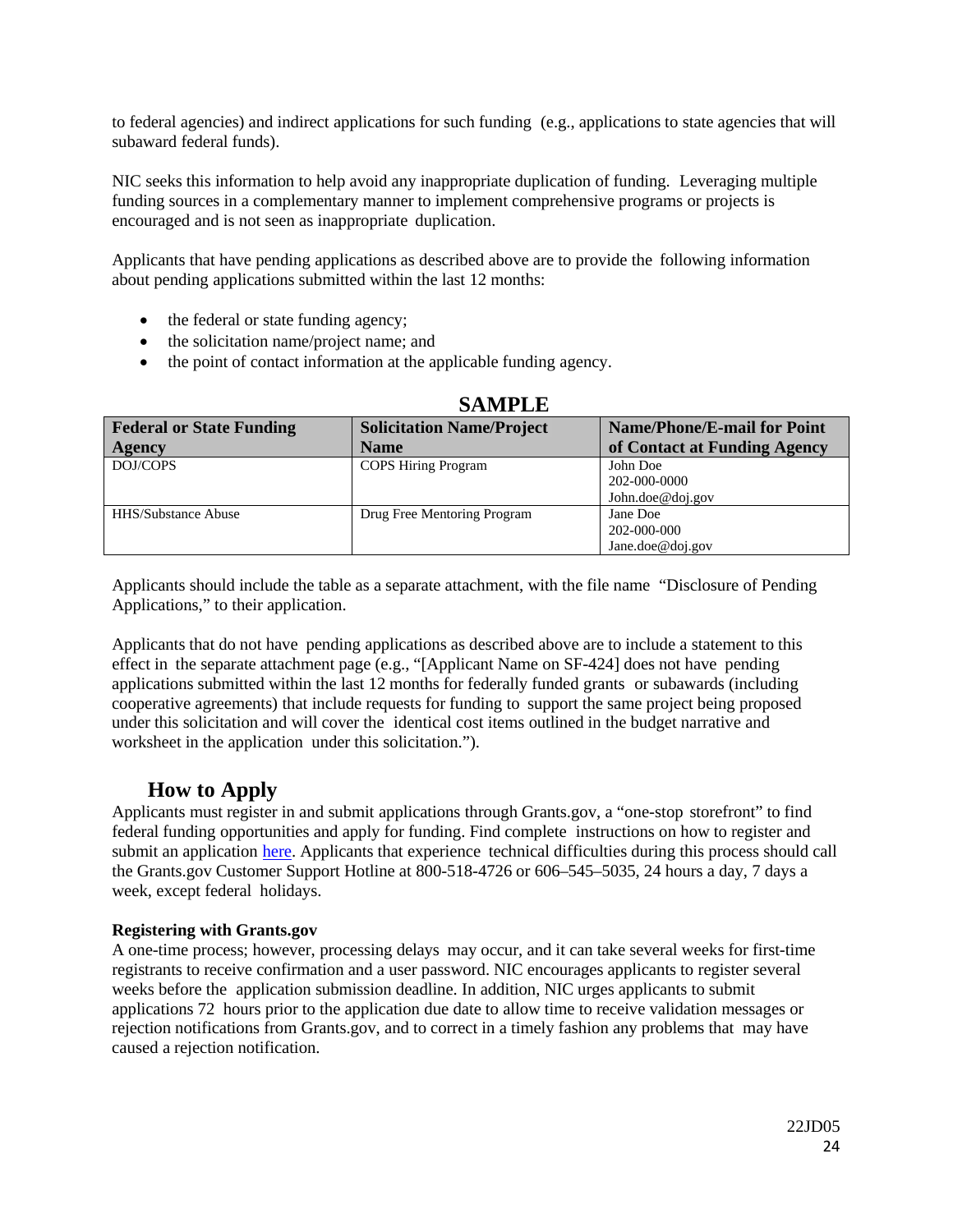<span id="page-24-4"></span>NIC strongly encourages all prospective applicants to sign up for Grants.gov email notifications regarding this solicitation [https://www.grants.gov/web/grants/manage-subscriptions.html.](https://www.grants.gov/web/grants/manage-subscriptions.html) If this solicitation is cancelled or modified, individuals who sign up with Grants.gov for updates will be automatically notified.

#### <span id="page-24-0"></span>**Browser Informatio**n

Grants.gov was built to be compatible with Internet Explorer. For technical assistance with Google Chrome, or another browser, contact Grants.gov Customer Support.

#### <span id="page-24-1"></span>**Attachments**

Grants.gov has two categories of files for attachments: "mandatory" and "optional." NIC receives all files attached in both categories. Attachments are also labeled to describe the file being attached (e.g., Project Narrative, Budget Narrative, Other) and are labeled correctly. Do not embed "mandatory" attachments within another file.

### <span id="page-24-2"></span>**File Names and File Types**

Grants.gov only permits the use of certain specific characters in names of attachment files. Valid file names may include only the characters shown in the table below. Grants.gov is designed to reject any application that includes an attachment(s) with a file name that contains any characters not shown in the table below.

| Characters           | <b>Special Characters</b>                                                    |                     |                       |  |  |
|----------------------|------------------------------------------------------------------------------|---------------------|-----------------------|--|--|
| Upper case $(A - Z)$ | Parenthesis ()                                                               | Curly braces {      | Square brackets []    |  |  |
| Lower case $(a - z)$ | Ampersand $(\&)$                                                             | Tilde $(\sim)$      | Exclamation point (!) |  |  |
| Underscore (         | Comma(.)                                                                     | Semicolon $($ ; $)$ | Apostrophe ('         |  |  |
| Hyphen $($ -         | At sign $(\mathcal{Q})$                                                      | Number sign $(\#)$  | Dollar sign $(\$)$    |  |  |
| Space                | Percent sign $(\%)$                                                          | Plus sign $(+)$     | Equal sign $(=)$      |  |  |
| Period $(.)$         | When using the ampersand $(\&)$ in XML, applicants must use the " $\&$ amp;" |                     |                       |  |  |
|                      | format.                                                                      |                     |                       |  |  |

## <span id="page-24-3"></span>**All applicants are required to complete the following steps:**

NIC may not make a federal award to an applicant until the applicant has complied with all applicable SAM registration requirements. If an applicant has not fully complied with the requirements by the time the federal awarding agency is ready to make a federal award, the federal awarding agency may determine that the applicant is not qualified to receive a federal award and use that determination as a basis for making a federal award to another applicant.

## <span id="page-24-5"></span>**Acquire and maintain registration with the System for Award Management (SAM).**

SAM is the repository for standard information about federal financial assistance applicants, recipients, and subrecipients.

Applicants must maintain an active SAM registration with current information, including information on a recipient's immediate and highest level owner and subsidiaries, as well as on all predecessors that have been awarded a Federal contract or grant within the last three years, if applicable, at all times during which it has an active Federal award or an application or plan under consideration by a Federal awarding agency; and provide its unique entity identifier in each application or plan it submits to the Federal awarding agency.

Applicants must be registered in SAM to successfully register in Grants.gov, failure to register with SAM will prevent your organization from applying through Grants.gov . Applicants must continue to maintain and active SAM registration with current information at all times in which it has an active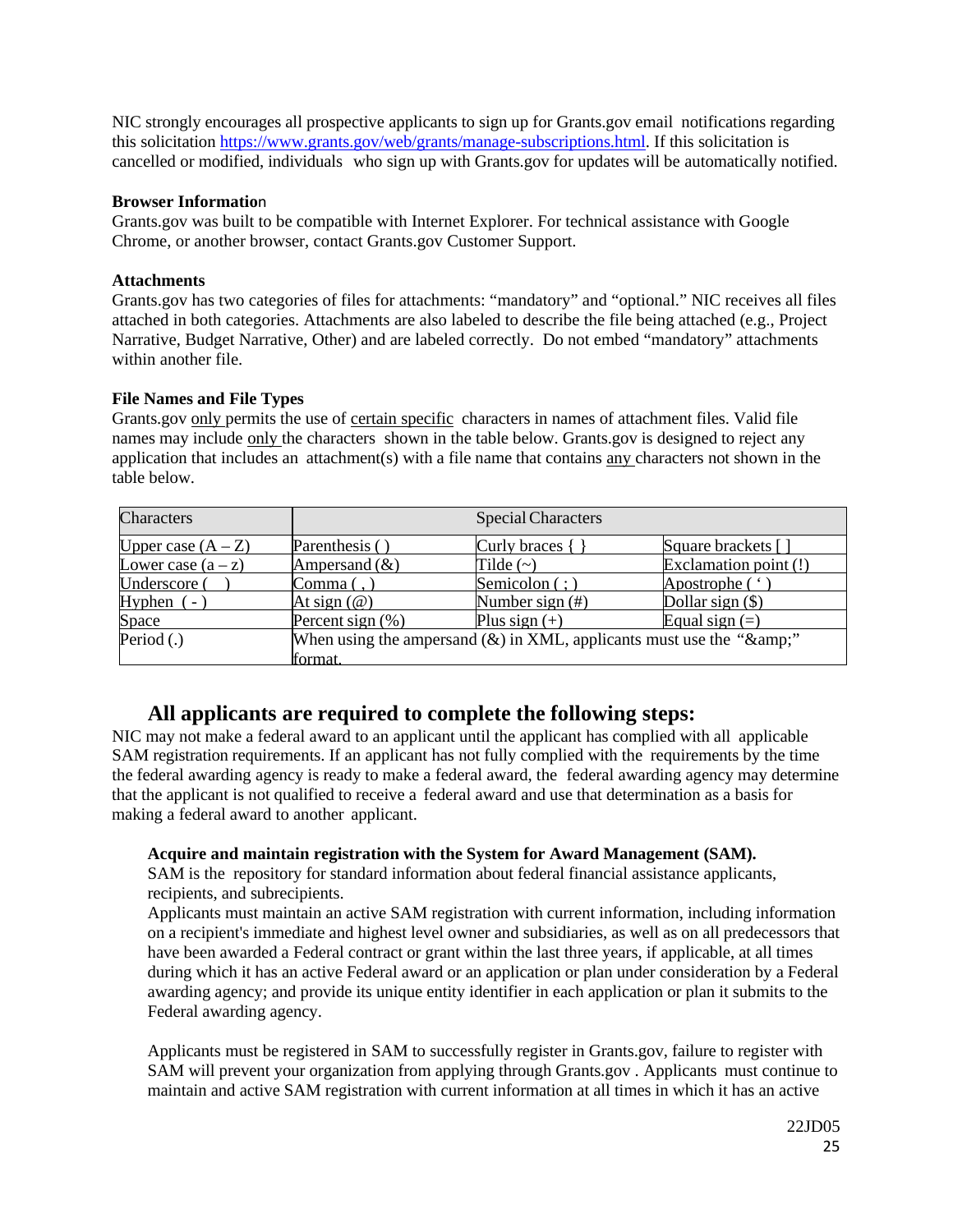Federal award or an application or plan under consideration by a Federal awarding agency. Information regarding SAM registration and Federal awards can be found in the CFR (Title 2/SubtitleA/Chapter I/Part 25): [https://www.ecfr.gov/on/2022-03-18/title-2/subtitle-A/chapter-I/part-](https://www.ecfr.gov/on/2022-03-18/title-2/subtitle-A/chapter-I/part-25)[25](https://www.ecfr.gov/on/2022-03-18/title-2/subtitle-A/chapter-I/part-25)

Applicants cannot successfully submit their applications until Grants.gov receives the SAM registration information. The information transfer from SAM to Grants.gov can take as long as 48 hours. NIC recommends that the applicant register or renew registration with SAM as early as possible. NIC may not make a Federal award to an applicant until the applicant has complied with all applicable unique entity identifier and SAM requirements and, if an applicant has not fully complied with the requirements by the time the federal awarding agency is ready to make a Federal award, NIC may determine that the applicant is not qualified to receive a Federal award and may make an award to another applicant.

### **Unique Entity Identifer (UEI) Update:**

[https://www.gsa.gov/about-us/organization/federal-acquisition-service/office-of-systems](https://www.gsa.gov/about-us/organization/federal-acquisition-service/office-of-systems-management/integrated-award-environment-iae/iae-systems-information-kit/unique-entity-identifier-update)[management/integrated-award-environment-iae/iae-systems-information-kit/unique-entity-identifier](https://www.gsa.gov/about-us/organization/federal-acquisition-service/office-of-systems-management/integrated-award-environment-iae/iae-systems-information-kit/unique-entity-identifier-update)[update](https://www.gsa.gov/about-us/organization/federal-acquisition-service/office-of-systems-management/integrated-award-environment-iae/iae-systems-information-kit/unique-entity-identifier-update)

Access information about SAM registration procedures [here.](https://sam.gov/content/home)

**NOTE**: As of April 4, 2022, it is no longer required to obtain a register and obtain DUNS number.

Click [here](http://www.grants.gov/web/grants/applicants/organization-registration.html) for further details SAM, and Grants.gov registration steps and timeframes.

 Submission Dates and Times All applications are due: 11:59pm, July 8, 2022.

#### <span id="page-25-0"></span>**Acquire an Authorized Organization Representative (AOR) and a Grants.gov username and password**

Complete the AOR profile on Grants.gov and create a username and password. For more information about the registration process, go [here.](http://www.grants.gov/web/grants/register.html)

Acquire confirmation for the AOR from the E-Business Point of Contact (E-Biz POC). The E-Biz POC at the applicant organization must log into Grants.gov to confirm the applicant organization's AOR. When applications are submitted through Grants.gov, the name of the organization's AOR that submitted the application is inserted into the signature line of the application, serving as the electronic signature. The EBiz POC must authorize individuals who are able to make legally binding commitments on behalf of the organization as an AOR; this step is often missed and it is crucial for valid and timely submissions.

#### <span id="page-25-1"></span>**Search for the funding opportunity on Grants.gov**

Use the following identifying information when searching for the funding opportunity on Grants.gov. The Catalog of Federal Domestic Assistance number for this solicitation is 16.601 and the funding opportunity number is NIC-22JD05.

Access Funding Opportunity and Application package from Grants.gov. Select "Apply for Grants" under the "Applicants" column. Enter you email address to be notified of any changes to the opportunity package before the closing date. Click the Workspace icon to use Grants.gov Workspace.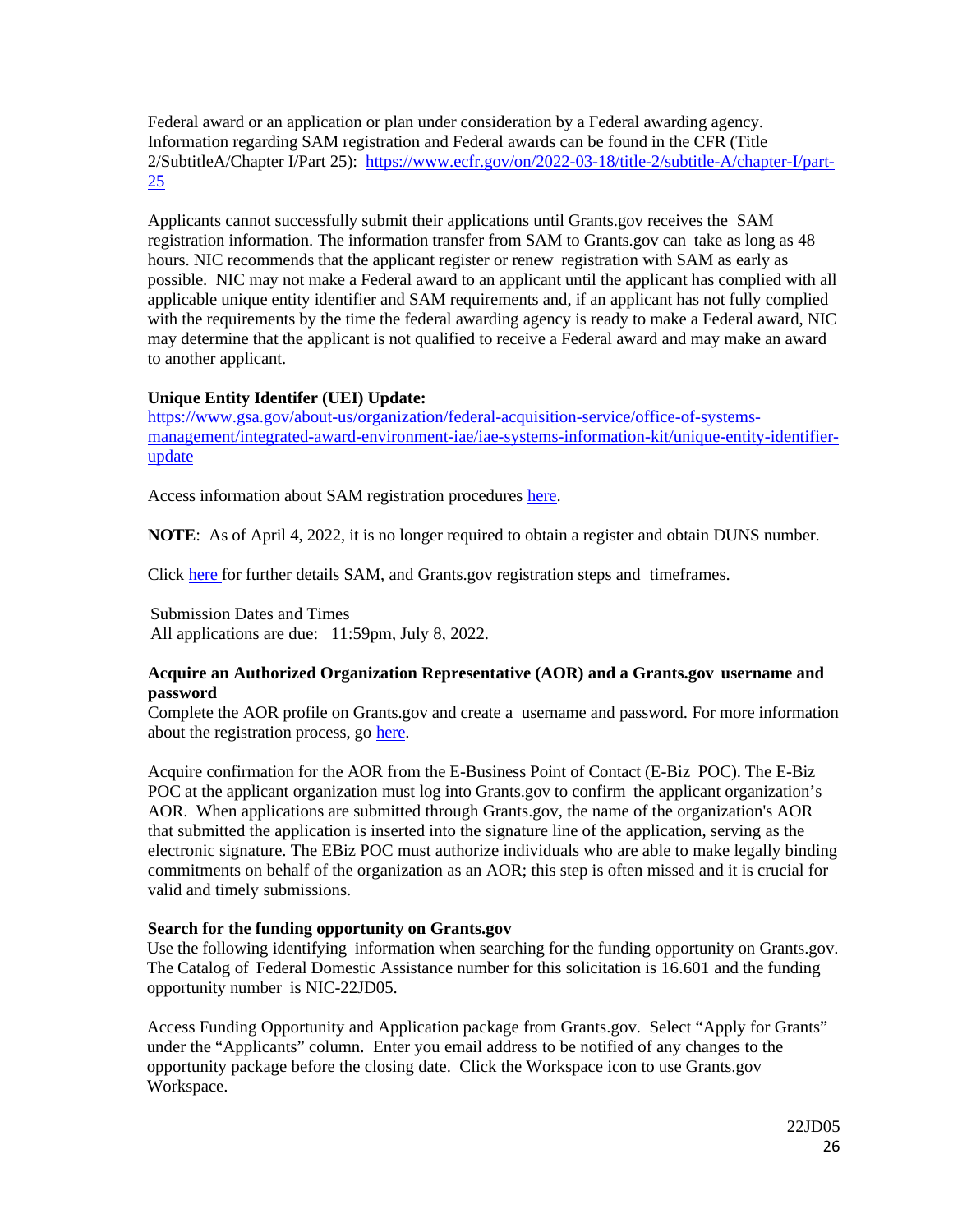Submit a valid application consistent with this solicitation by following the directions in Grants.gov. Within 24–48 hours after submitting the electronic application, the applicant should receive two notifications from Grants.gov. The first will confirm the receipt of the application and the second will state whether the application has been successfully validated, or rejected due to errors, with an explanation. It is possible to first receive a message indicating that the application is received and then receive a rejection notice a few minutes or hours later. Submitting well ahead of the deadline provides time to correct the problem(s) that caused the rejection. Important: NIC urges applicants to submit applications at least 72 hours prior to the application due date to allow time to receive validation messages or rejection notifications from Grants.gov, and to correct in a timely fashion any problems that may have caused a rejection notification.

# <span id="page-26-0"></span>**How to Submit an Application to the National Institute of Corrections via Grants.gov**

#### <span id="page-26-1"></span>**Grants.gov applicants can apply online using Workspace**

Workspace is a shared, online environment where members of a grant team may simultaneously access and edit different webforms within an application. For each funding opportunity announcement (FOA), you can create individual instances of a workspace.

Below is an overview of applying on Grants.gov. For access to complete instructions on how to apply for opportunities, refer to: <https://www.grants.gov/web/grants/applicants/workspace-overview.html>

- Create a Workspace: Creating a workspace allows you to complete it online and route it through your organization for review before submitting.
- *Complete a Workspace*: Add participants to the workspace to work on the application together, complete all the required forms online or by downloading PDF versions, and check for errors before submission. The Workspace progress bar will display the state of your application process as you apply. As you apply using Workspace, you may click the blue question mark icon near the upper-right corner of each page to access context-sensitive help.

*Adobe Reader*: If you decide not to apply by filling out webforms you can download individual PDF forms in Workspace. The individual PDF forms can be downloaded and saved to your local device storage, network drive(s), or external drives, then accessed through Adobe Reader. NOTE: Visit the Adobe Software Compatibility page on Grants.gov to download the appropriate version of the software at: [https://www.grants.gov/web/grants/applicants/adobe-software](https://www.grants.gov/web/grants/applicants/adobe-software-compatibility.html)[compatibility.html](https://www.grants.gov/web/grants/applicants/adobe-software-compatibility.html)

*Mandatory Fields in Forms:* In the forms, you will note fields marked with an asterisk and a different background color. These fields are mandatory fields that must be completed to successfully submit your application.

*Complete SF-424 Fields First*: The forms are designed to fill in common required fields across other forms, such as the applicant name, address, and UEI (Unique Entity Identifer). Once it is completed, the information will transfer to the other forms.

• Submit a Workspace: An application may be submitted through workspace by clicking the Sign and Submit button on the Manage Workspace page, under the Forms tab. Grants.gov recommends submitting your application package at least 24-48 hours prior to the close date to provide you with time to correct any potential technical issues that may disrupt the application submission.

> 22JD05 27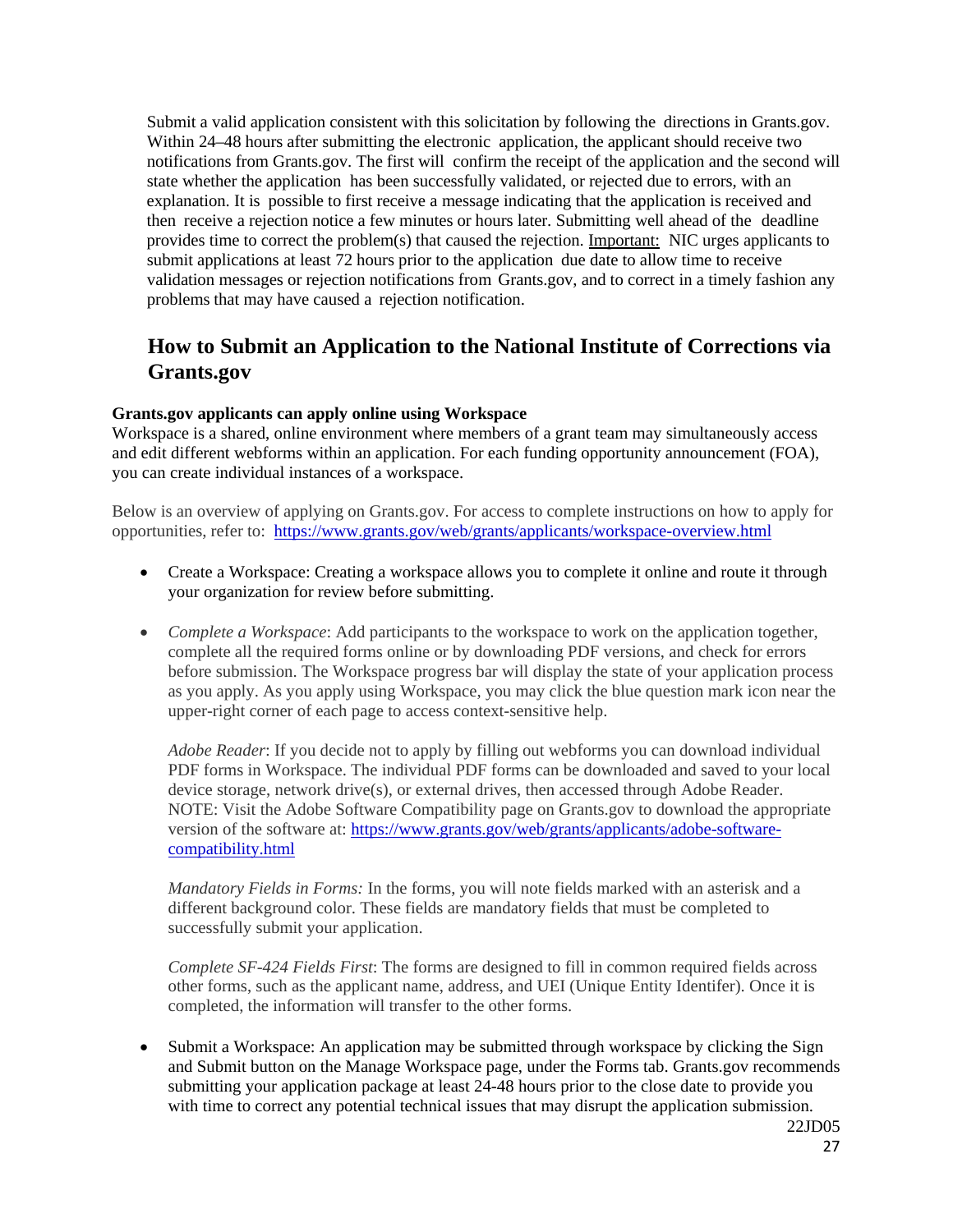• *Track a Workspace Submission*: After successfully submitting a workspace application, a Grants.gov Tracking Number (GRANTXXXXXXXX) is automatically assigned to the application. The number will be listed on the Confirmation page that is generated after submission. Using the tracking number, access the Track My Application page under the Applicants tab or the Details tab in the submitted workspace.

For additional training resources, including video tutorials, refer to: <https://www.grants.gov/web/grants/applicants/applicant-training.html>

### <span id="page-27-0"></span>**Applicant Support**

Grants.gov provides applicants 24/7 support via the toll-free number 1-800-518-4726 and email at [support@grants.gov.](mailto:support@grants.gov) For questions related to the specific grant opportunity, contact the number listed in the application package of the grant you are applying for.

If you are experiencing difficulties with your submission, it is best to call the Grants.gov Support Center and get a ticket number. The Support Center ticket number will assist the National Institute of Corrections with tracking your issue and understanding background information on the issue.

#### <span id="page-27-1"></span>**Timely Receipt Requirements and Proof of Timely Submission**

*Online Submission.* All applications must be received by 11:59 pm Eastern time on the due date established for each program. Proof of timely submission is automatically recorded by Grants.gov. An electronic date/time stamp is generated within the system when the application is successfully received by Grants.gov. The applicant with the AOR role who submitted the application will receive an acknowledgement of receipt and a tracking number (GRANTXXXXXXXX) from Grants.gov with the successful transmission of their application. This applicant with the AOR role will also receive the official date/time stamp and Grants.gov Tracking number in an email serving as proof of their timely submission.

When the National Institute of Corrections successfully retrieves the application from Grants.gov, and acknowledges the download of submissions, Grants.gov will provide an electronic acknowledgment of receipt of the application to the email address of the applicant with the AOR role who submitted the application. Again, proof of timely submission shall be the official date and time that Grants.gov receives your application. Applications received by Grants.gov after the established due date for the program will be considered late and will not be considered for funding by the National Institute of Corrections. Applicants using slow internet, such as dial-up connections, should be aware that transmission can take some time before Grants.gov receives your application. Again, Grants.gov will provide either an error or a successfully received transmission in the form of an email sent to the applicant with the AOR role attempting to submit the application. The Grants.gov Support Center reports that some applicants end the transmission because they think that nothing is occurring during the transmission process. Please be patient and give the system time to process the application.

#### <span id="page-27-2"></span>**Duplicate applications**

If an applicant submits multiple versions of the same application, NIC will review only the most recent system-validated version submitted. See Note on File Names and File Types under How To [Apply.](#page-23-0)

## <span id="page-27-3"></span>**Experiencing Unforeseen Grants.gov Technical Issues**

Applicants that experience unforeseen Grants.gov technical issues beyond their control that prevent them from submitting their application by the deadline must contact the Grants.gov Customer [Support Hotline](https://www.grants.gov/web/grants/support.html) or the [SAM](https://sam.gov/content/help) Help Desk to report the technical issue and receive a tracking number. The applicant must email the Response Center at [BOP-NIC/General@bop.gov](mailto:BOP-NIC/General@bop.gov) within 24 hours after the application deadline and request approval to submit their application. The e-mail must describe the technical difficulties, and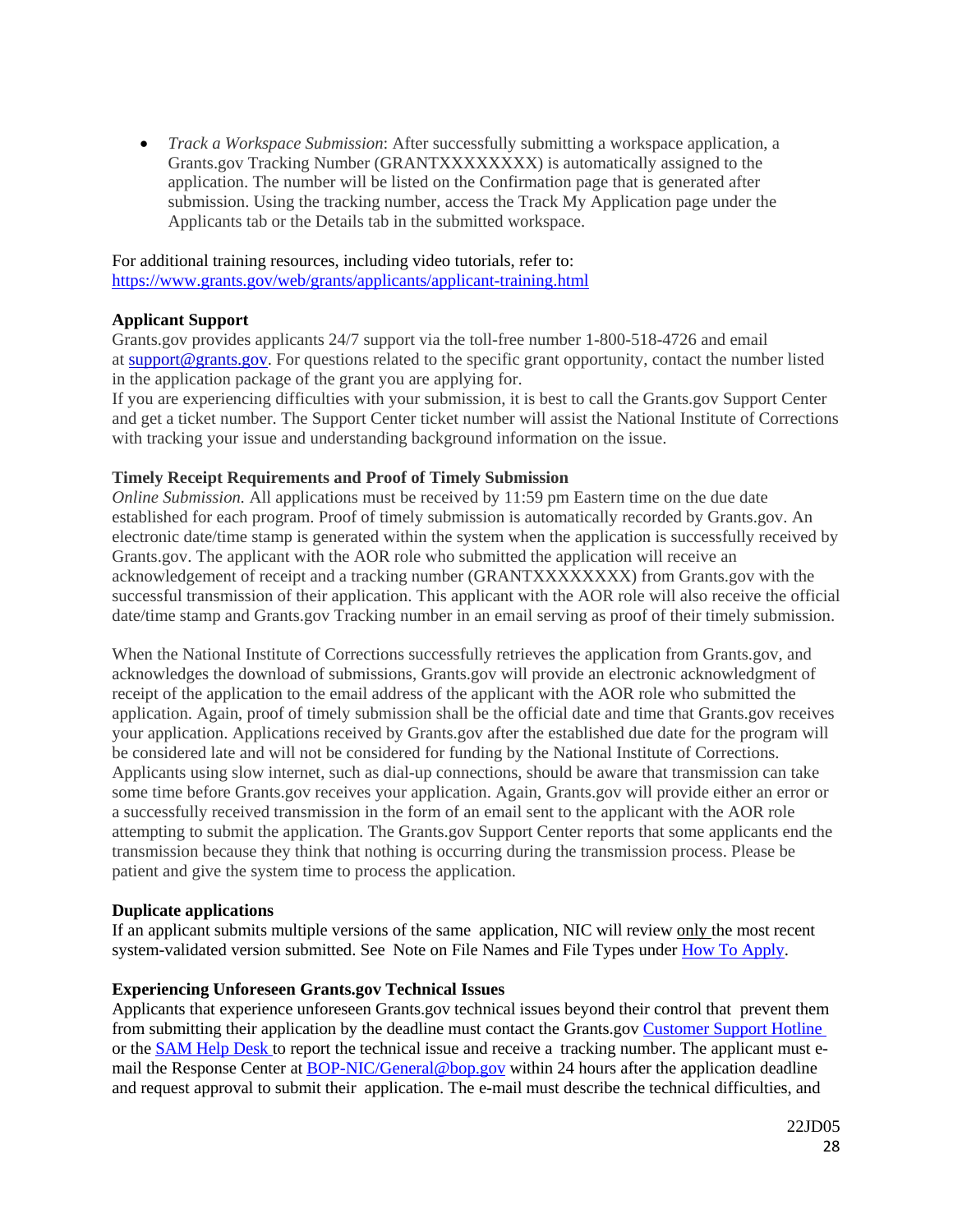include a timeline of the applicant's submission efforts, the complete grant application, the applicant's UEI number, and any Grants.gov Help Desk or SAM tracking number(s). Note: NIC does not automatically approve requests. After the program office reviews the submission and contacts the Grants.gov or SAM Help Desks to validate the reported technical issues, NIC will inform the applicant whether the request to submit a late application has been approved or denied. If NIC determines that the applicant failed to follow all required procedures, which resulted in an untimely application submission, NIC will deny the applicant's request to submit their application.

The following conditions are insufficient to justify late submissions:

- failure to register in SAM or Grants.gov in sufficient time; (SAM registration and renewal can take as long as 10 business days to complete. The information transfer from SAM to Grants.gov can take up to 48 hours.)
- failure to follow Grants.gov instructions on how to register and apply as posted on its website;
- failure to follow each instruction in the NIC solicitation; and
- technical issues with the applicant's computer or information technology environment, including firewalls.

Notifications regarding known technical problems with Grants.gov, if any, are posted on [NIC'](https://www.nicic.gov/)s website.

# <span id="page-28-0"></span>**E. Application Review Information**

### <span id="page-28-1"></span>**Selection Criteria**

The following three (3) selection review criteria will be used to evaluate each application, with the different weight given to each based on the percentage value listed after each individual criteria. For example, the first criteria, Programmatic Review, is worth 40 percent of the entire score in the application review process.

## <span id="page-28-2"></span>**Programmatic Review (40)**

- Project tasks adequately discussed?
- Clear statement of how each task will be accomplished?
- New approaches, techniques, or design aspects to enhance the project?

#### <span id="page-28-3"></span>**Organizational Review (35)**

- Skills of the proposed project members.
- Organizational capacity to complete all project tasks.
- Realistic and sufficient project and management plans to complete within the time frame.

#### <span id="page-28-4"></span>**Management/Administrative Review (25)**

- Identification of reasonable objectives.
- Reasonable justification for inclusion of consultants or partnerships if used.
- Realistic budget proposed.

See section What an Application Should Include for the criteria that the peer reviewers will use to evaluate applications.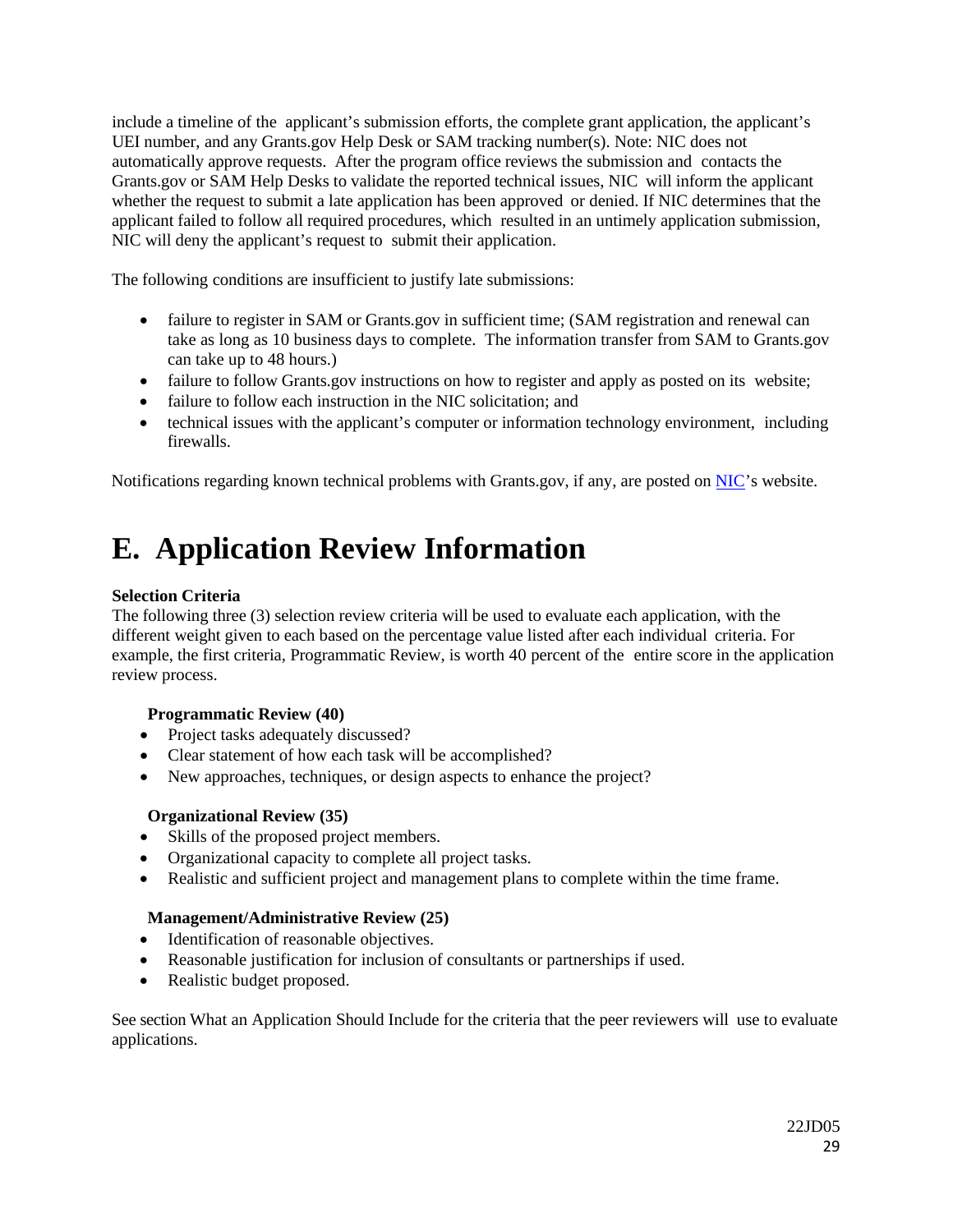### <span id="page-29-0"></span>**Review Process**

NIC is committed to ensuring a fair and open process for awarding grants. NIC reviews the application to make sure that the information presented is reasonable, understandable, measurable, and achievable, as well as consistent with the solicitation.

Peer reviewers will review the applications submitted under this solicitation that meet basic minimum requirements. For purposes of assessing whether applicants have met basic minimum requirements, NIC screens applications for compliance with specified program requirements to help determine which applications should proceed to further consideration for award. Although program requirements may vary, the following are common requirements applicable to all solicitations for funding under NIC grant programs:

- Applications must be submitted by an eligible type of applicant.
- Applications must request funding within programmatic funding constraints (if applicable).
- Applications must be responsive to the scope of the solicitation.
- Applications must include all items designated as "critical elements".
- Applicants will be checked against the General Services Administration's Excluded Parties List.

For a list of critical elements, see "What an Application Should Include" under Section D. Application and Submission Information.

NIC may use internal peer reviewers, external peer reviewers, or a combination, to assess applications meeting basic minimum requirements on technical merit using the solicitation's selection criteria. An external peer reviewer is an expert in the subject matter of a given solicitation who is not a current DOJ employee. An internal reviewer is a current NIC employee who is well-versed or has expertise in the subject matter of this solicitation. A peer review panel will evaluate, score, and rate applications that meet basic minimum requirements. Peer reviewers' ratings and any resulting recommendations are advisory only, although their views are considered carefully. In addition to peer review ratings, considerations for award recommendations and decisions may include, but are not limited to, underserved populations, geographic diversity, strategic priorities, past performance under prior NIC and NIC awards, and available funding.

NIC reviews applications for potential discretionary awards to evaluate the risks posed by applicants before they receive an award. This review may include but is not limited to the following:

- Financial stability and fiscal integrity.
- Quality of management systems and ability to meet the management standards prescribed in the Financial Guide.
- History of performance.
- Reports and findings from audits.
- The applicant's ability to effectively implement statutory, regulatory, or other requirements imposed on non-Federal entities.
- Proposed costs to determine if the Budget Detail Worksheet and Budget Narrative accurately explain project costs, and whether those costs are reasonable, necessary, and allowable under applicable federal cost principles and agency regulations.

Absent explicit statutory authorization or written delegation of authority to the contrary, all final award decisions will be made by the NIC Director, who may consider factors including, but not limited to, peer review ratings, underserved populations, geographic diversity, strategic priorities, past performance under prior NIC awards, and available funding when making awards.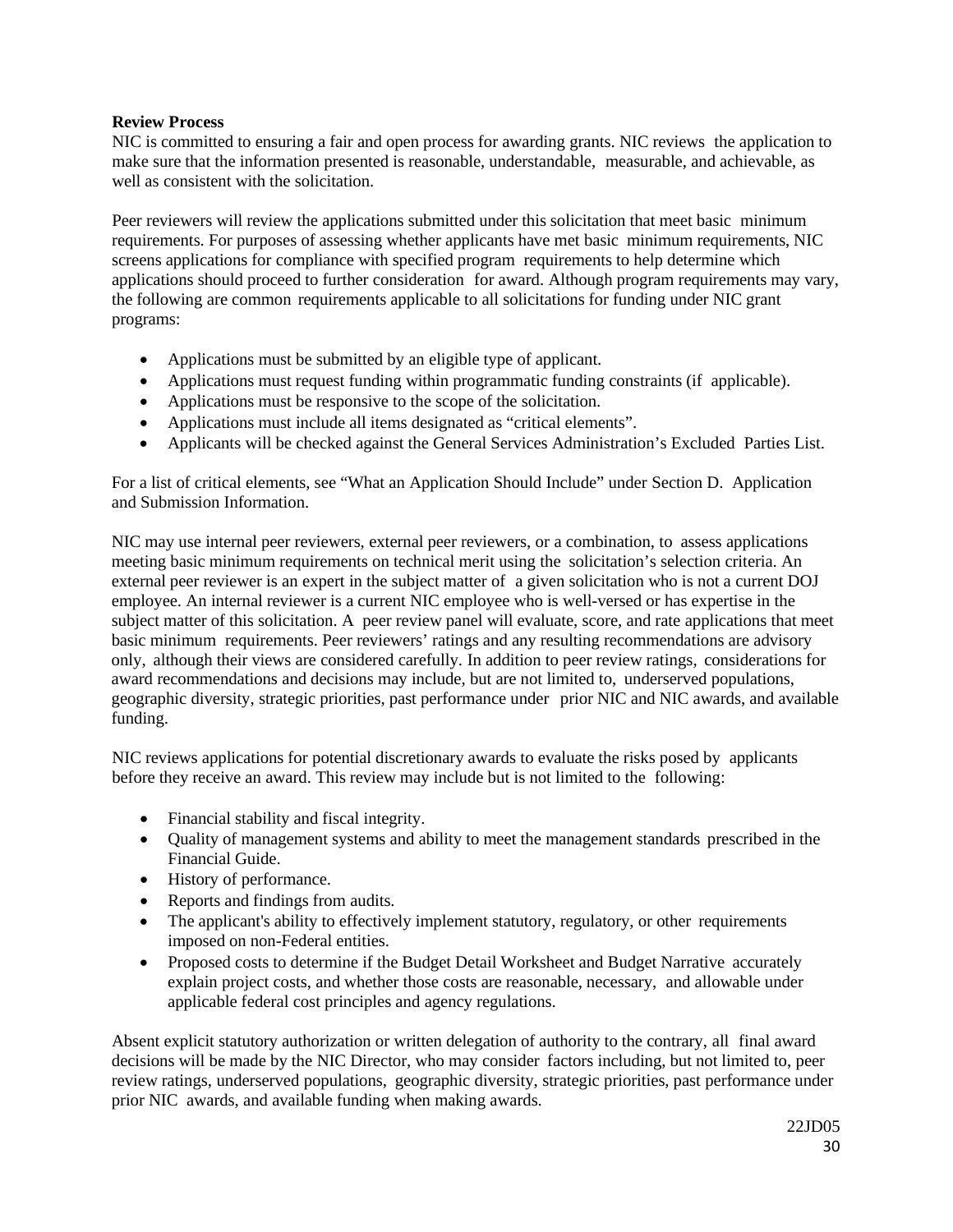# <span id="page-30-0"></span>**F. Federal Award Administration Information**

#### <span id="page-30-1"></span>**Federal Award Notices**

NIC award notification will be sent from NIC's Office via E-mail, FedEX or USPS within 45 days of the award decision.

### **Modification, Remedies for Noncompliance, Termination**

This Agreement may be modified only by a written instrument executed by the parties. Modifications will be in writing and approved by the Senior Deputy Director/Deputy Director and the authorized representative of the awardee/recipient.

Additional conditions may be imposed by NIC if it is determined that the awardee is non–compliant to the terms and conditions of this agreement. Remedies for Noncompliance can be found in 2 CFR § 200.338.

This Agreement may be terminated consistent with applicable termination provisions for Agreements found in 2 CFR §§ 200.339 through 200.342.

If a termination is due to the awardee's material failure to comply with applicable Federal statutes, regulations, or the terms and conditions of this Federal award, the NIC will issue a written notification to the awardee of NIC's intent to terminate the agreement for material noncompliance in accordance with 2 C.F.R. § 200.340. A notice of NIC's intent to terminate the award for material noncompliance may be appealed to the NIC Director of the NIC within 30 calendar days of receiving the notice. The awardee may provide information and documentation challenging the termination action. The filing of an appeal with the NIC Director shall not stay any determination or action taken by NIC which is the subject of the appeal. Consistent with its obligation to protect the interests of the Federal Government, NIC may take such authorized actions as may be necessary to preserve the status quo pending decision by the NIC Director, or to preserve its ability to provide relief in the event the NIC Director decides in favor of the appellant. The decision of the NIC Director shall be the final decision of the NIC.

#### **Rights in Data**

The awardee must grant the Federal Bureau of Prisons, including the NIC, a royalty–free, non–exclusive and irrevocable license to publish, reproduce and use, and dispose of in any manner and for any purpose without limitation, and to authorize or ratify publication, reproduction or use by others, of all copyrightable material, or any subsequently trademarked titles, phrases, words, or symbols first produced or composed under this Agreement by the awardee, its employees or any individual or concern specifically employed or assigned to originate and prepare such material.

#### **Payments**

Under this agreement payments will be made in accordance with 2 C.F.R. § 200.305. Pursuant to 2 C.F.R. § 200.305(b)(6), NIC may withhold payments for allowable costs as a remedy for noncompliance in accordance with 2 C.F.R. § 200.338, or if one or more of the circumstances in 2 C.F.R. § 200.305(b)(6)(i) through (iv) apply, which includes the awardee's failure to comply with the project objectives, Federal statutes, regulations, or the terms and conditions of this agreement.

### **Awardee/Recipient Employee Whistleblower Rights and Requirement to Inform Employees of Whistleblower Right**s

This award and employees working on this financial assistance agreement will be subject to the whistleblower rights and remedies in the pilot program on Award Recipient employee whistleblower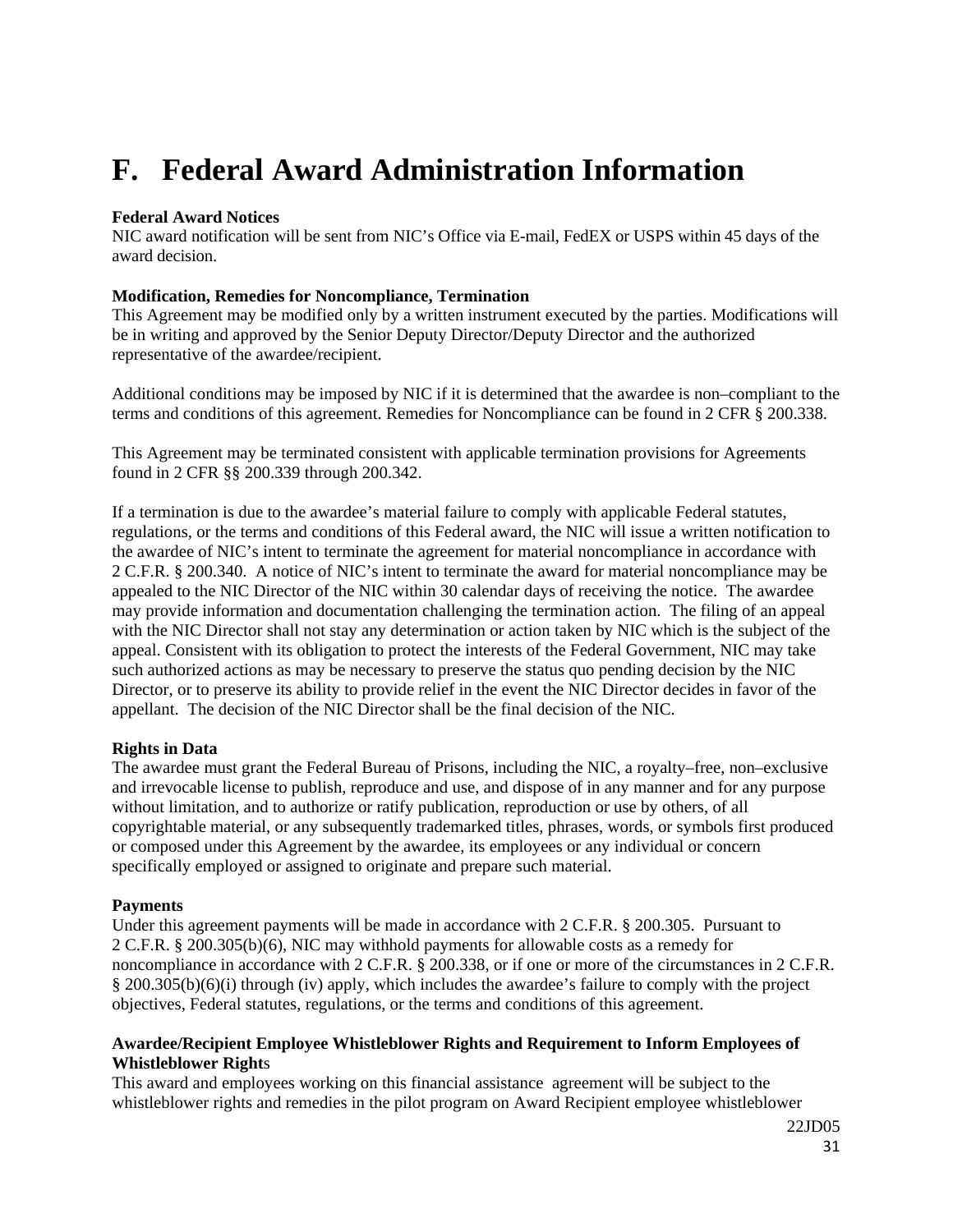protections established at 41 U.S.C. 4712 by section 828 of the National Defense Authorization Act for Fiscal Year 2013 (Pub. L. 112–239).

The Award Recipient shall inform its employees in writing, in the predominant language of the workforce, of employee whistleblower rights and protections under 41 U.S.C. 4712.

The Award Recipient shall insert the substance of this clause in all subawards or subcontracts over the simplified acquisition threshold.

#### **Conflict of Interest**

The awardee must establish safeguards to prohibit its employees and Subrecipients from using their positions for purposes that constitute or present the appearance of a personal or organizational conflict of interest. The awardee is responsible for notifying the Awarding Officer in writing of any actual or potential conflicts of interest that may arise during the life of this award. Conflicts of interest include any relationship or matter which might place the awardee or its employees in a position of conflict, real or apparent, between their responsibilities under the agreement and any other outside interests. Conflicts of interest may also include, but are not limited to, direct or indirect financial interests, close personal relationships, positions of trust in outside organizations, consideration of future employment arrangements with a different organization, or decision–making affecting the award that would cause a reasonable person with knowledge of the relevant facts to question the impartiality of the awardee and/or awardee's employees and Subrecipients in the matter.

The Awarding Officer and the servicing Ethics Counselor will determine if a conflict of interest exists. If a conflict of interest exists, the Awarding Officer will determine whether a mitigation plan is feasible. Mitigation plans must be approved by the Awarding Officer in writing.

Failure to resolve conflicts of interest in a manner that satisfies the government may be cause for termination of the award. Failure to make required disclosures may result in any of the remedies described in 2 CFR § 200.338, Remedies/or Noncompliance, including suspension or debarment (see also 2 CFR Part 180).

#### <span id="page-31-0"></span>**Administrative, National Policy, and Other Legal Requirements**

If selected for funding, in addition to implementing the funded project consistent with the agencyapproved project proposal and budget, the recipient must comply with award terms and conditions, and other legal requirements, including but not limited to OMB or other federal regulations that will be included in the award, incorporated into the award by reference, or are otherwise applicable to the award. NIC strongly encourages prospective applicants to review the information pertaining to these requirements prior to submitting an application.

As stated above, NIC anticipates that it will make any award from this solicitation in the form of a cooperative agreement. Cooperative agreement awards include standard "federal involvement" conditions that describe the general allocation of responsibility for execution of the funded program. Generallystated, under cooperative agreement awards, responsibility for the day-to-day conduct of the funded project rests with the recipient in implementing the funded and approved proposal and budget, and the award terms and conditions.

Responsibility for oversight and redirection of the project, if necessary, rests with NIC. NIC's role will include the following tasks: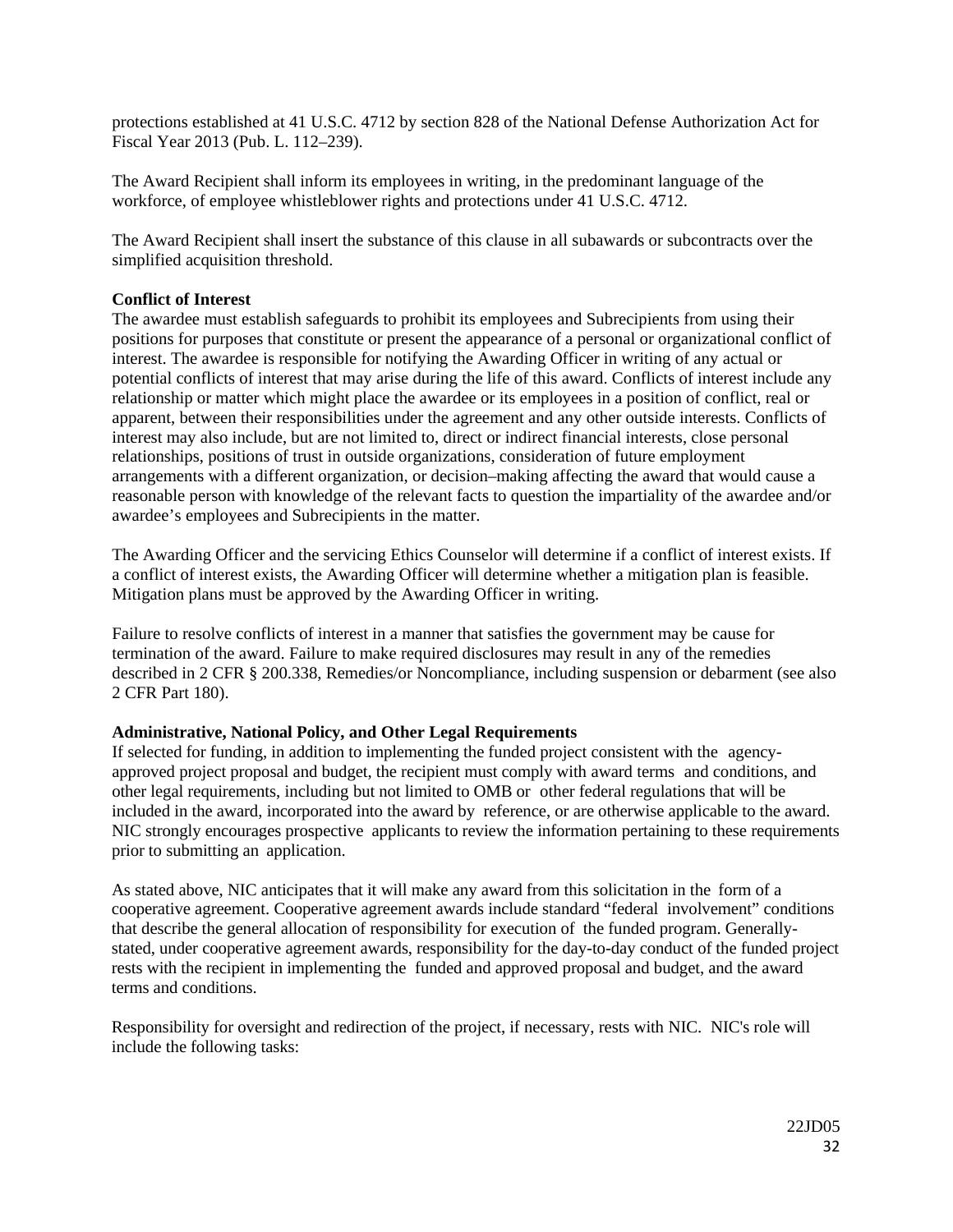- reviewing and approving major work plans, including changes to such plans, and key decisions pertaining to project operations;
- reviewing and approving major project-generated documents and materials used in the provision of project services; and
- providing guidance in significant project planning meetings and participating in project sponsored training events or conferences.

In addition to any "federal involvement" condition(s), NIC cooperative agreement awards include a special condition specifying certain reporting requirements required in connection with conferences, meetings, retreats, seminars, symposium, training activities, or similar events funded under the award, consistent with NIC policy and guidance on conference approval, planning, and reporting.

### <span id="page-32-0"></span>**Plain Language**

The successful applicant shall ensure that relevant deliverables (with information regarding a service, benefit, or requirement provided by the government) conform to the Plain Writing Act of 2010, meaning that it should contain only writing that is clear and that outlines information in manner that is easy to use. (See<http://www.nicic.gov/plainlanguage> and<https://plainlanguage.gov/law/> for details.) Relevant deliverables covered by this award will be determined in collaboration with the National Institute of Corrections.

#### <span id="page-32-1"></span>**Section 508 Accessibility**

The successful applicant shall ensure that all information and communication technologies (ICT) (e.g., Word or PDF documents, video, audio, mobile technologies, or apps) fully conform to all applicable revised Section 508 standards prior to delivery and before final acceptance. See <https://www.section508.gov/>

The successful applicant shall test and validate all ICT in accordance with the required testing methods. For Microsoft Office and PDF documents, WCAG Level A and AA Conformance test results must be based on the Harmonized Testing Guidance from the AED ACOP (see<http://www.nicic.gov/section508> and<https://section508.gov/best-practices>for details).

Electronic and Information Technology: All electronic and information technology acquired or created through this cooperative agreement must satisfy the accessibility requirements of Section 508 of the Rehabilitation Act <https://www.section508.gov/>

Create Accessible Documents <https://www.section508.gov/create/documents>

Create Accessible PDF's <https://www.section508.gov/create/pdfs>

WCAG: Web Content Accessibility Guidelines <http://www.w3.org/WAI/WCAG21/quickref/?versions=2.0>

ICT: Information and Communication Technology Standards and Guidelines [https://www.access-board.gov/guidelines-and-standards/communications-and-it/about-the-ict](https://www.access-board.gov/guidelines-and-standards/communications-and-it/about-the-ict-refresh/final-rule)[refresh/final-rule](https://www.access-board.gov/guidelines-and-standards/communications-and-it/about-the-ict-refresh/final-rule)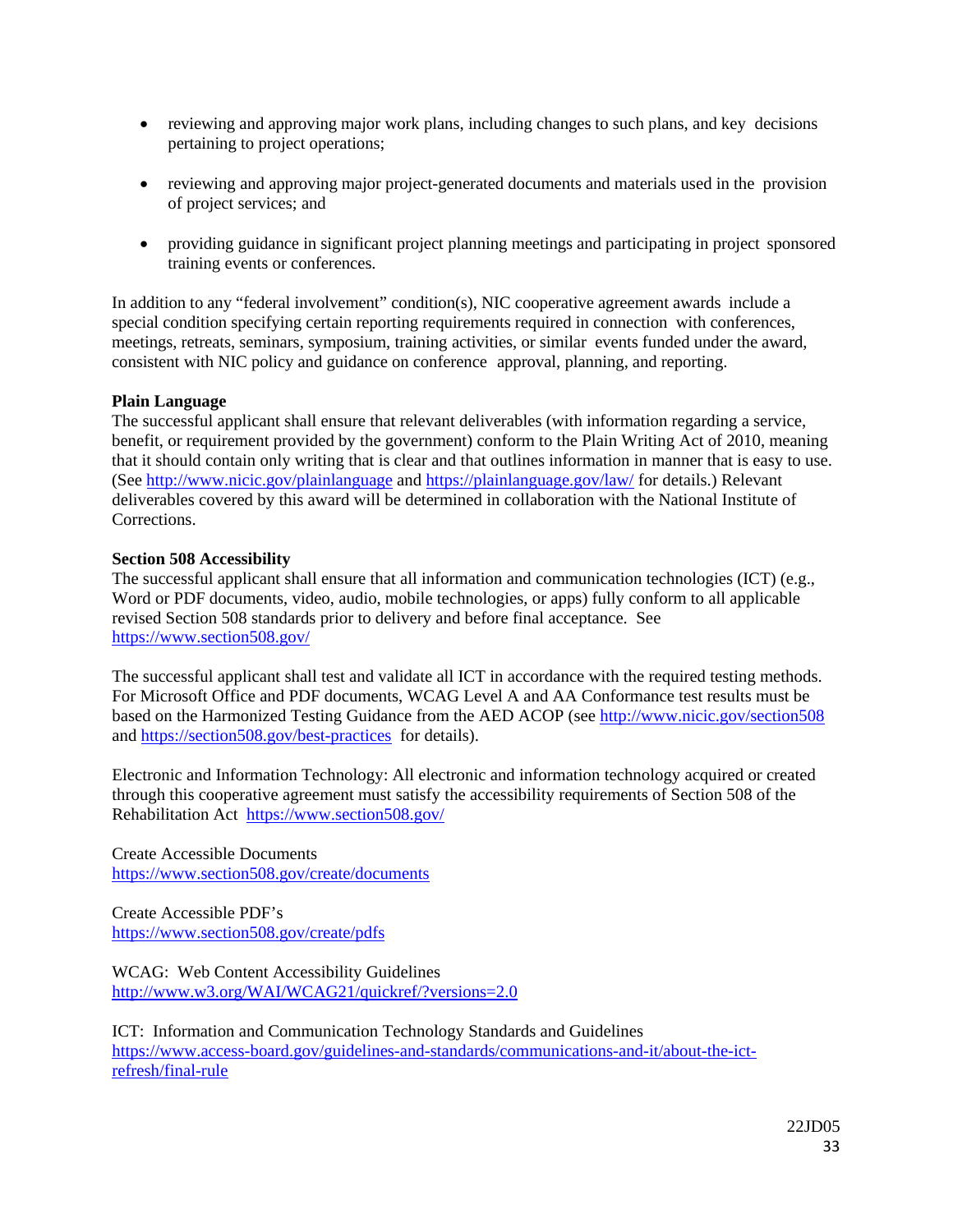Checklist of Requirements for Federal Websites and Digital Services <https://digital.gov/resources/checklist-of-requirements-for-federal-digital-services/>

### <span id="page-33-0"></span>**Paperwork Reduction Act**

In accordance with the Paperwork Reduction Act (PRA), Cooperative Agreement awardee shall not proceed with collecting information from surveys, questionnaires, or interviews until Project Monitor obtains approval from Office of Management and Budget clearance. For any Cooperative Agreement award involving a requirement to collect or record information calling either for answers to identical questions from 10 or more persons other than Federal employees, or information from Federal employees which is outside the scope of their employment, for use by the Federal Government or disclosure to third parties, the Cooperative Agreement awardee must comply with the PRA of 1995 ( 44 U.S.C. 3501et seq.).

General Information about Post-Federal Award Reporting Requirements

Recipients must submit quarterly financial reports, semi-annual progress reports, final financial and progress reports, and, if applicable, an annual audit report in accordance with 2 CFR 200. Future awards and fund drawdowns may be withheld if reports are delinquent.

Special Reporting requirements may be required by NIC depending on the statutory, legislative or administrative obligations of the recipient or the program.

# <span id="page-33-1"></span>**G. Federal Awarding Agency Contact(s)**

For Federal Awarding Agency Contact(s), see the title page. For contact information for Grants.gov, see the title page.

# <span id="page-33-2"></span>**H. Other Information**

## <span id="page-33-3"></span>**Provide Feedback to NIC**

To assist NIC in improving its application and award processes, we encourage applicants to provide feedback on this solicitation, the application submission process, and/or the application review/peer review process. Provide feedback to [BOP-NIC/General@bop.gov](mailto:BOP-NIC/General@bop.gov)

IMPORTANT: This e-mail is for feedback and suggestions only. Replies are not sent from this mailbox. If you have specific questions on any program or technical aspect of the solicitation, you must directly contact the e-mail listed on the front of this solicitation document. These contacts are provided to help ensure that you can directly reach an individual who can address your specific questions in a timely manner.